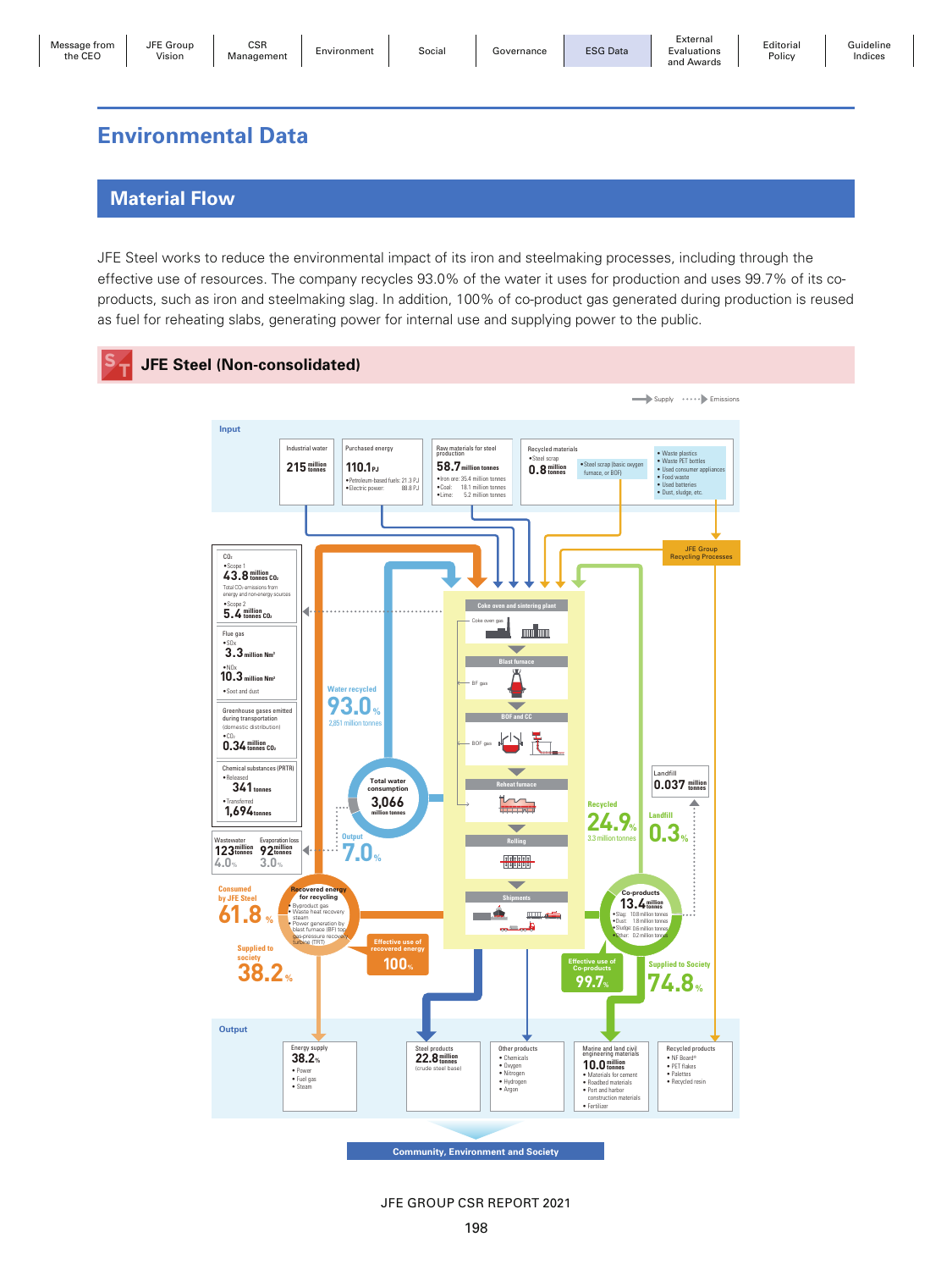## **EN** JFE Engineering (Head Office and Works)

|   |  | ı |  |
|---|--|---|--|
| a |  |   |  |
|   |  |   |  |

| <b>Steel</b>                        | 36,900 tonnes      |
|-------------------------------------|--------------------|
| <b>Energy</b>                       |                    |
| • Electric power purchased 26.0 GWh |                    |
| •Class A heavy oil                  | 84.4 kl            |
| $\bullet$ Kerosene                  | $6.6$ kl           |
| • Light oil                         | 214 kl             |
| $\bullet$ Gasoline                  | $12.4$ kl          |
| $\bullet$ City gas                  | 330,000 tonnes     |
| $\bullet$ LPG                       | <b>83.1</b> tonnes |
| Water                               | 72.400 tonnes      |
|                                     |                    |

### **In put Input and Emissions Output and Emissions**

• Tsurumi Work<br>• <sup>Tsu Works</sup>

| • Isurumi Works |
|-----------------|
| • Tsu Works     |

| <b>Products</b>                        | 34,700 tonnes                       |
|----------------------------------------|-------------------------------------|
| CO <sub>2</sub>                        | <b>9,000</b> tonnes CO <sub>2</sub> |
| $\bullet$ Scope 1                      | <b>1.800</b> tonnes CO <sub>2</sub> |
| $\bullet$ Scope 2                      | $7.200$ tonnes $CO2$                |
| Waste generated                        | 1.400 tonnes                        |
| ·Industrial wastes                     | 1.100 tonnes                        |
| • General wastes                       | 277 tonnes                          |
| Wastewater (ocean only) 157,000 tonnes |                                     |
| <b>Others (PRTR)</b>                   | $147$ tonnes                        |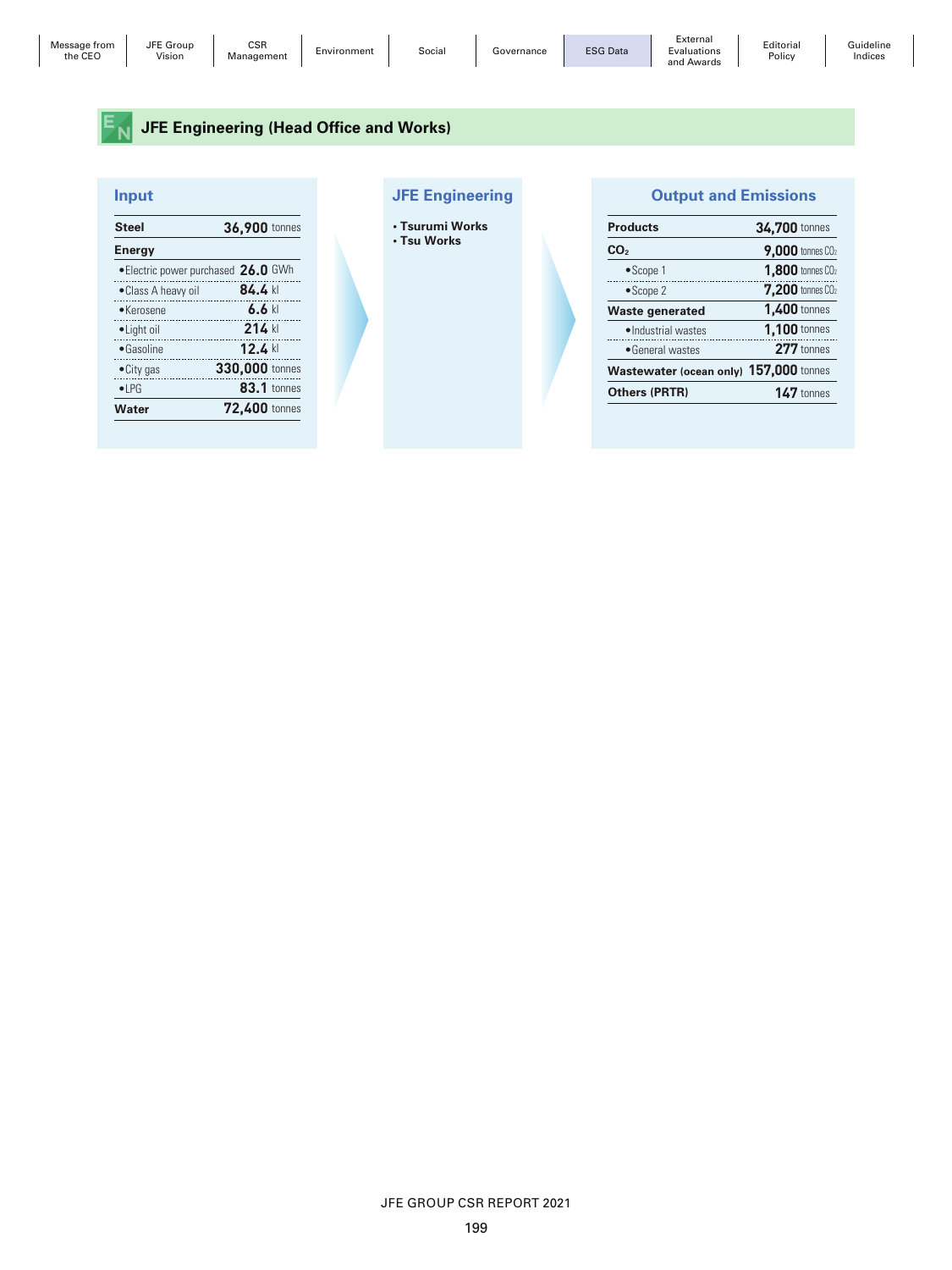JFE Group

Editorial **Policy** 

Abbreviations indicated under "scope" represent the following group or company:

JFE Group [All]; JFE Steel Group [ST Gr]; JFE Steel [ST]; JFE Engineering Group [EN Gr];

JFE Engineering [EN]; JFE Shoji Group [SH Gr]; JFE Shoji [SH]

## **Environmental Management**

### ■ Data Regarding Environmental Management

| Items                                                     |                    | Scope |       | Unit   | FY2016 | FY2017 | FY2018 | FY2019 | FY2020 |
|-----------------------------------------------------------|--------------------|-------|-------|--------|--------|--------|--------|--------|--------|
|                                                           |                    |       | All   | $\%$   | 50     | 54     | 54     | 58     | 58     |
|                                                           |                    |       | ST Gr | $\%$   | 19     | 20     | 20     | 21     | 21     |
|                                                           | Base <sup>*1</sup> |       | EN Gr | $\%$   | 5      | 5      | 5      | $9\,$  | 9      |
| % covered by ISO                                          |                    |       | SH Gr | %      | 26     | 29     | 29     | 28     | 28     |
| 14001 certification                                       | Employee*1         |       | All   | $\%$   | 76     | 70     | 72     | 74     | 70     |
|                                                           |                    |       | ST Gr | $\%$   |        |        | 72     | 75     | 74     |
|                                                           |                    |       | EN Gr | $\%$   |        |        | 60     | 60     | 51     |
|                                                           |                    |       | SH Gr | $\%$   |        |        | 88     | 92     | 89     |
| Environmental audit                                       |                    |       | ST Gr | sites  | 34     | 31     | 31     | 32     | 24     |
| (number of sites)                                         |                    |       | EN Gr | sites  | 46     | 48     | 50     | 48     | 28     |
| Environmental education<br>conducted (total participants) |                    |       | EN Gr | people | 1,426  | 996    | 1,059  | 1,063  | 731    |

\*1 Data for past fiscal years were retroactively revised for increased accuracy.

## ■ **Environmental Accounting Data (1)**

|                                            |                                                                           | FY2019                | FY2020                      |                       |      |
|--------------------------------------------|---------------------------------------------------------------------------|-----------------------|-----------------------------|-----------------------|------|
| Breakdown of environmental protection cost | Investment<br>(billion yen)                                               | Cost<br>(billion yen) | Investment<br>(billion yen) | Cost<br>(billion yen) |      |
| Management                                 | Impact monitoring and measurement,<br>and EMS expenses and education      | 0.1                   | 2.6                         | 1.4                   | 2.6  |
| Global warming<br>countermeasures          | Saving and efficiently using energy                                       | 26.7                  | 27.6                        | 14.4                  | 25.2 |
|                                            | Recycling industrial water                                                | 3.9                   | 18.3                        | 2.4                   | 16.9 |
| Conservation<br>of natural<br>resources    | Recycling and waste management of<br>internally generated materials, etc. | 0.06                  | 5.1                         | 0.6                   | 4.8  |
|                                            | Air pollution countermeasures                                             | 11                    | 34.1                        | 5.3                   | 32.9 |
| Environmental                              | Water pollution countermeasures                                           | 4.1                   | 11.3                        | 4.7                   | 10.6 |
| protection                                 | Prevention of soil contamination, noise,<br>vibration, and subsidence     | 0.04                  | 0.6                         | 0                     | 0.6  |

### JFE GROUP CSR REPORT 2021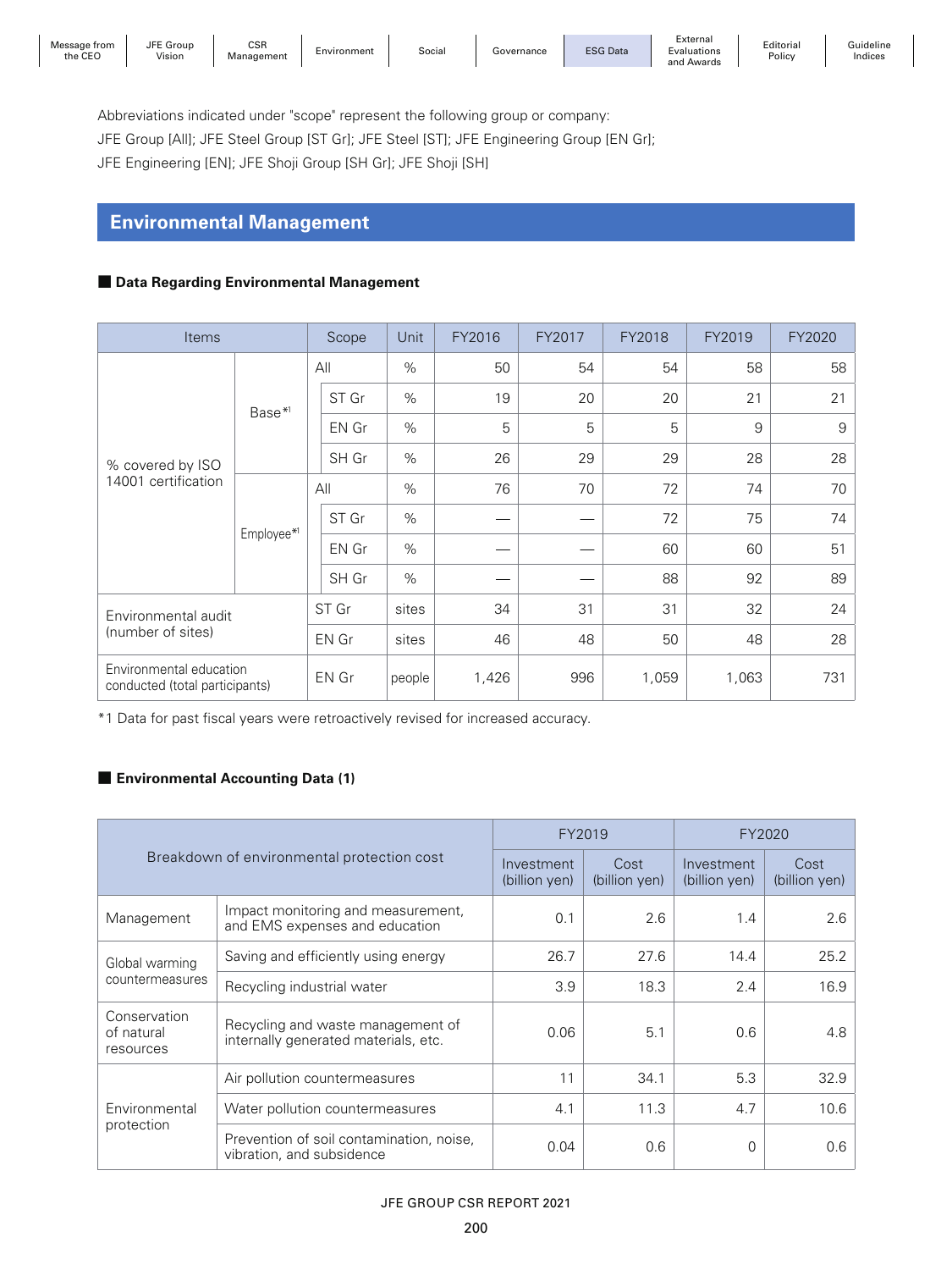| Message from<br>the CEC | JFE Group<br>Vision | CSR<br>Management | Environment | Social | Governance | <b>ESG Data</b> | External<br>Evaluations<br>and<br>' Awards | Editorial<br>Policy | Guideline<br>Indices |
|-------------------------|---------------------|-------------------|-------------|--------|------------|-----------------|--------------------------------------------|---------------------|----------------------|
|-------------------------|---------------------|-------------------|-------------|--------|------------|-----------------|--------------------------------------------|---------------------|----------------------|

|                        |                                                                                                                  | FY2019                      | FY2020                |                             |                       |
|------------------------|------------------------------------------------------------------------------------------------------------------|-----------------------------|-----------------------|-----------------------------|-----------------------|
|                        | Breakdown of environmental protection cost                                                                       | Investment<br>(billion yen) | Cost<br>(billion yen) | Investment<br>(billion yen) | Cost<br>(billion yen) |
| Other                  | Charges, etc.                                                                                                    |                             | 1.5                   |                             | 1.6                   |
| R&D                    | Technologies for protecting the<br>environment, saving energy, and<br>preventing global warming                  |                             | 11.3                  | 0.8                         | 8.3                   |
| Societal<br>activities | Support for nature preservation and<br>forestation, information disclosure,<br>exhibitions, and public relations |                             | 0.7                   |                             | 0.6                   |
| Total                  |                                                                                                                  | 46.8                        | 113.1                 | 29.7                        | 104.0                 |

Note: Data cover all investment activities of JFE Steel Corporation and R&D activities of JFE Engineering Corporation.

#### ■ **Environmental Accounting Data (2)**

| <b>Items</b>                                         | Scope | Unit           | FY2016 | FY2017 | FY2018 | FY2019 | FY2020 |
|------------------------------------------------------|-------|----------------|--------|--------|--------|--------|--------|
| Energy-saving investment<br>(accumulated)            | All   | billion<br>ven | 474.9  | 492.9  | 505.4  | 532.1  | 546.5  |
| Environmental protection<br>investment (accumulated) | All   | billion<br>ven | 668.5  | 692.4  | 708.5  | 727.6  | 742.1  |

## **Environmental Management (Supplementary Data)**

■ List of ISO 14001 Certified Companies (includes certification limited to certain sites of a company)(As of July, 2021)

| Operating company $*^1$      | Group company                           |                                               |  |  |  |  |
|------------------------------|-----------------------------------------|-----------------------------------------------|--|--|--|--|
|                              | JFE MINERAL COMPANY, LTD.               | JFE Plant Engineering Co., Ltd.*2             |  |  |  |  |
|                              | Mizushima Ferroalloy Co., Ltd.          | JFE Techno-Research Corporation* <sup>2</sup> |  |  |  |  |
|                              | JFE Material Co., Ltd.                  | JFE Metal Construction Inc.* <sup>2</sup>     |  |  |  |  |
|                              | <b>JFE Plastic Resource Corporation</b> | JFE KYOWA YOKI CO. LTD <sup>*2</sup>          |  |  |  |  |
|                              | JFE Bars & Shapes Corporation           | Japan Pail Corporation* <sup>2</sup>          |  |  |  |  |
|                              | JFE Galvanizing & Coating Co., Ltd.     | JFE SETOUCHI LOGISTICS CORPORATION*2          |  |  |  |  |
| <b>JFE Steel Corporation</b> | JFE Container Co., Ltd.                 | Guangzhou JFE Steel Sheet Co., Ltd. *3        |  |  |  |  |
|                              | JFE Welded Pipe Manufacturing Co., Ltd. | Thai Coated Steel Sheet Co., Ltd.             |  |  |  |  |
|                              | JFE Pipe Fitting Mfg. Co., Ltd.         | <b>Philippine Sinter Corporation</b>          |  |  |  |  |
|                              | JFE LOGISTICS CORPORATION               | JFE Steel Galvanizing (Thailand)              |  |  |  |  |
|                              | JFE Chemical Corp.                      | PT. JFE Steel Galvanizing Indonesia           |  |  |  |  |
|                              | DAIWA KOHTAI CO. LTD <sup>*2</sup>      |                                               |  |  |  |  |

#### JFE GROUP CSR REPORT 2021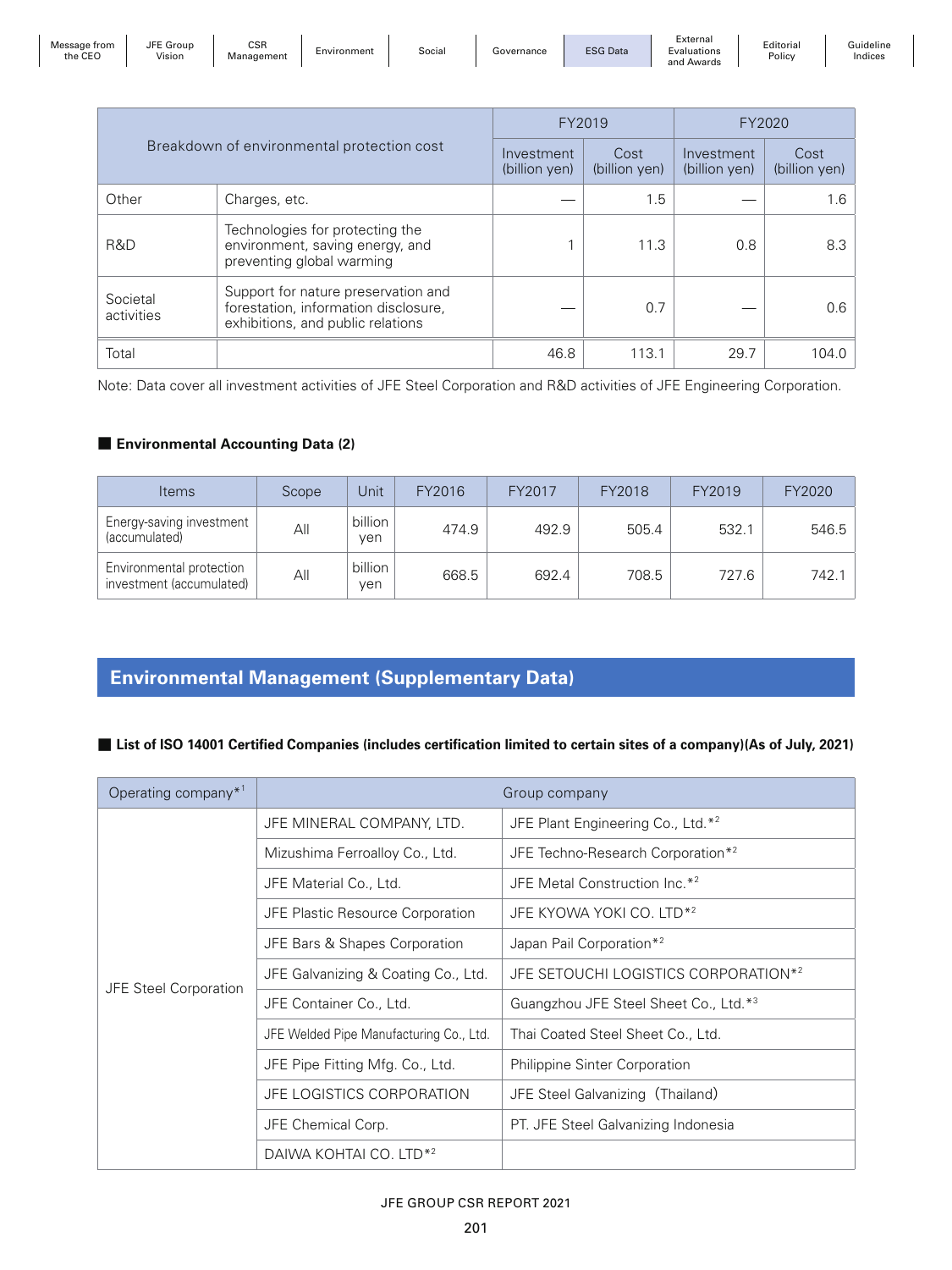JFE Group

CSR

L'Oroup Contracte Controlle Environment | Social | Governance | ESG Data

External Evaluations and Awards

Editorial Policy

Guideline Indices

| Operating company* <sup>1</sup>       |                                                                     | Group company                                             |  |  |
|---------------------------------------|---------------------------------------------------------------------|-----------------------------------------------------------|--|--|
|                                       | J&T Recycling Corporation                                           | Fujikako, Inc.                                            |  |  |
| <b>JFE Engineering</b><br>Corporation | JFE Aqua Machine and Service Corporation                            | Asuka Soken Co,. Ltd.                                     |  |  |
|                                       | JFE Environmental Service Corporation                               | JFE Urban Recycle Corporation                             |  |  |
|                                       | JFE Shoji Coil Center Corporation                                   | JFE Shoji MatechInc.* <sup>2</sup>                        |  |  |
|                                       | JFE Shoji Kohnan Steel Center Co., Ltd.                             | Kawasho Foods Corporation* <sup>2</sup>                   |  |  |
|                                       | Taisei Kogyo Corporation                                            | K&I Tabular Corporation* <sup>2</sup>                     |  |  |
|                                       | Toyo Kinzoku Corporation                                            | TohsenCorporation* <sup>2</sup>                           |  |  |
|                                       | Naigai Steel Corporation                                            | Hoshi Kinzoku Corporation* <sup>2</sup>                   |  |  |
|                                       | NIHON JISEIZAI KOGYO CO., LTD.                                      | Dongguan JFE Shoji Steel Products Co., Ltd.               |  |  |
|                                       | Hokuriku Steel Co., Ltd.                                            | Guangzhou JFE Shoji Steel Products Co., Ltd.              |  |  |
|                                       | Mizushima Steel Corporation                                         | Zhejiang JFE Shoji Steel Products Co., Ltd.               |  |  |
|                                       | Mizushima Metal Products<br>Corporation                             | Jiangsu JFE Shoji Steel Products Co., Ltd.                |  |  |
| JFE Shoji Corporation                 | JFE Shoji Electrical Steel Co., LTD.                                | JFE Shoji Steel Philippines, Inc.                         |  |  |
|                                       | JFE Shoji Usuitakenzai Corporation* <sup>2</sup>                    | Central Metals (Thailand) Ltd.                            |  |  |
|                                       | JFE Shoji Electronics Corporation* <sup>2</sup>                     | JFE Shoji Steel Vietnam Co., Ltd.                         |  |  |
|                                       | JFE Shoji Pipe & Fitting<br>Corporation <sup>*2</sup>               | JFE Shoji Steel Hai Phong Co., Ltd.                       |  |  |
|                                       | JFE Shoji Service Corporation* <sup>2</sup>                         | JFE Shoji Steel Malaysia Sdn. Bhd.                        |  |  |
|                                       | JFE Shoji Machinery & Materials<br>Corporation* <sup>2</sup>        | PT. JFE Shoji Steel Indonesia                             |  |  |
|                                       | JFE Shoji Steel Construction<br>Materials Corporation* <sup>2</sup> | JFE Shoji Steel de Mexico, S.A. de C.V.                   |  |  |
|                                       | JFE Shoji Terre One Corporation* <sup>2</sup>                       | JFE Shoji Steel India Private Limited                     |  |  |
|                                       | JFE Shoji Business Support, Inc.* <sup>2</sup>                      | Kawarin Enterprise Pte. Ltd.* <sup>2</sup> * <sup>3</sup> |  |  |

\*1 ISO 14001 certification is acquired at all manufacturing bases of JFE Steel and JFE Engineering and at all JFE Shoji's business establishments in Japan.

\*2 Excluded from the scope of ESG data collection.

\*3 Equity-method affiliates.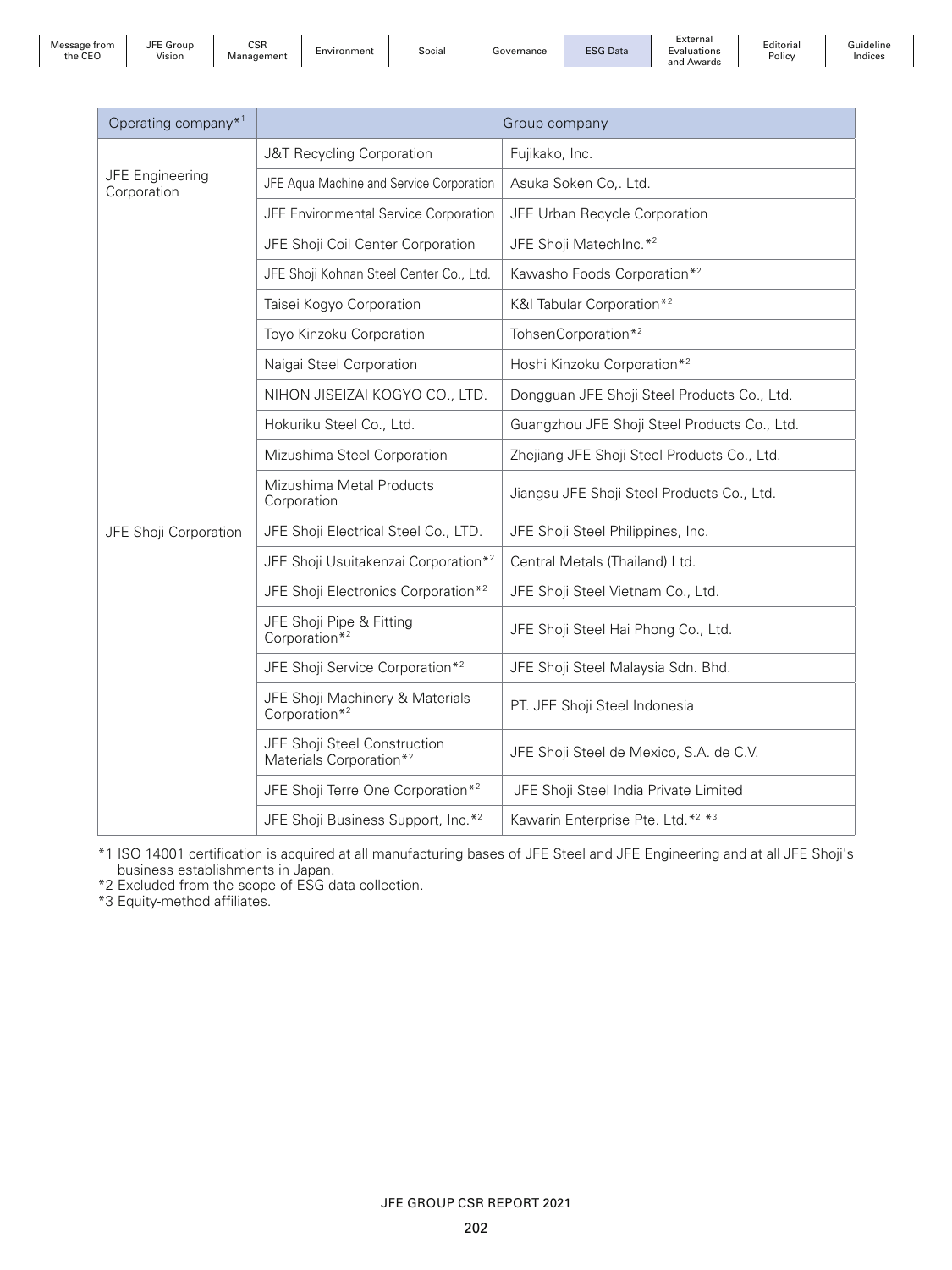# **Climate Change**

## ■ **CO<sub>2</sub> Emissions by Scope**

| Items          | Scope                                   | Unit                             | FY2016 | FY2017 | FY2018 | FY2019 | FY2020 |
|----------------|-----------------------------------------|----------------------------------|--------|--------|--------|--------|--------|
|                | All                                     | million<br>$t$ -CO <sub>2</sub>  | 61.8   | 62.2   | 59.9   | 60.4   | 53.2   |
|                | ST Gr                                   | million<br>$t$ -CO <sub>2</sub>  | 61.7   | 62.1   | 59.7   | 60.0   | 52.6   |
|                | $ST^{*3}$                               | million<br>$t$ -CO <sub>2</sub>  | 57.5   | 58.5   | 55.4   | 56.0   | 49.1   |
|                | <b>ST</b><br>subsidiaries               | million<br>$t$ -CO <sub>2</sub>  | 4.2    | 3.6    | 4.3    | 3.9    | 3.5    |
| Scopes 1 and 2 | EN Gr                                   | thousand<br>$t$ -CO <sub>2</sub> | 62.9   | 56.5   | 212    | 403    | 484    |
| total*1        | EN                                      | thousand<br>$t$ -CO <sub>2</sub> | 16.6   | 17.3   | 17.5   | 16.8   | 14.1   |
|                | EN<br>subsidiaries                      | thousand<br>$t$ -CO <sub>2</sub> | 46.3   | 39.3   | 195    | 386    | 470    |
|                | SH Gr* <sup>4</sup>                     | thousand<br>$t$ -CO <sub>2</sub> | 31.7   | 35.7   | 36.2   | 35.3   | 29.6   |
|                | SH                                      | thousand<br>$t$ -CO <sub>2</sub> | 0.5    | 0.5    | 0.5    | 0.5    | 0.4    |
|                | <b>SH</b><br>subsidiaries* <sup>4</sup> | thousand<br>$t$ -CO <sub>2</sub> | 31.2   | 35.2   | 35.8   | 34.8   | 29.2   |
|                | All                                     | million<br>$t$ -CO <sub>2</sub>  | 55.0   | 54.9   | 52.3   | 52.9   | 46.6   |
|                | ST Gr                                   | million<br>$t$ -CO <sub>2</sub>  |        |        | 52.1   | 52.5   | 46.2   |
|                | $ST^{*3}$                               | million<br>$t$ -CO <sub>2</sub>  | 52.6   | 52.5   | 49.2   | 49.8   | 43.8   |
| Scope1*5*6     | <b>ST</b><br>subsidiaries               | million<br>$t$ -CO <sub>2</sub>  |        |        | 3.0    | 2.7    | 2.4    |
|                | EN Gr                                   | thousand<br>$t$ -CO <sub>2</sub> |        |        | 171    | 361    | 442    |
|                | EN                                      | thousand<br>$t$ -CO <sub>2</sub> |        |        | 7.8    | 3.8    | 2.4    |
|                | EN<br>subsidiaries                      | thousand<br>$t$ -CO <sub>2</sub> |        |        | 163    | 357    | 439    |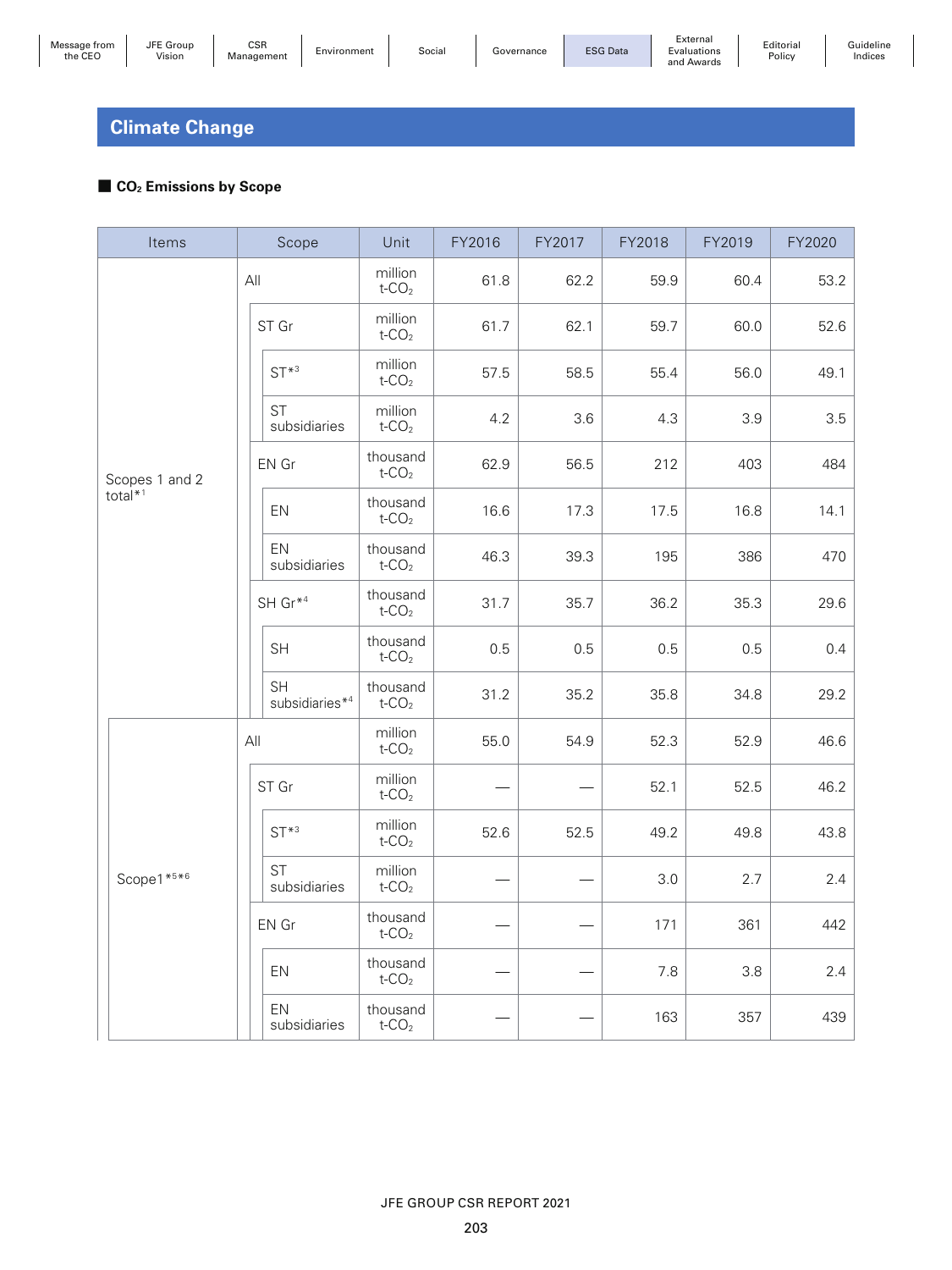| Message from<br>the CEO |
|-------------------------|
|-------------------------|

Editorial Policy  $\overline{\phantom{a}}$ 

Guideline Indices

|            | Items                                                                                                 |                        | Scope                            | Unit                                 | FY2016         | FY2017         | FY2018         | FY2019         | FY2020 |
|------------|-------------------------------------------------------------------------------------------------------|------------------------|----------------------------------|--------------------------------------|----------------|----------------|----------------|----------------|--------|
|            |                                                                                                       |                        | All                              | million<br>$t$ -CO <sub>2</sub>      | 6.7            | 7.4            | 7.6            | 7.6            | 6.5    |
|            |                                                                                                       |                        | ST Gr                            | million<br>$t$ -CO <sub>2</sub>      |                |                | 7.5            | 7.5            | 6.4    |
|            |                                                                                                       |                        | $ST*3$                           | million<br>$t$ -CO <sub>2</sub>      | 4.9            | 6.0            | 6.2            | 6.3            | 5.4    |
|            |                                                                                                       |                        | <b>ST</b><br>subsidiaries        | million<br>$t$ -CO <sub>2</sub>      |                |                | 1.3            | 1.2            | 1.1    |
|            |                                                                                                       |                        | EN Gr                            | thousand<br>$t$ -CO <sub>2</sub>     |                |                | 41.6           | 42.2           | 42.4   |
| $Scope2*2$ |                                                                                                       | EN                     | thousand<br>$t$ -CO <sub>2</sub> |                                      |                | 9.7            | 12.9           | 11.6           |        |
|            |                                                                                                       |                        | EN<br>subsidiaries               | thousand<br>$t$ -CO <sub>2</sub>     |                |                | 31.9           | 29.3           | 30.8   |
|            |                                                                                                       |                        | SH Gr* <sup>4</sup>              | thousand<br>$t$ -CO <sub>2</sub>     | 31.7           | 35.7           | 36.2           | 35.3           | 29.6   |
|            |                                                                                                       | <b>SH</b><br><b>SH</b> |                                  | thousand<br>$t$ -CO <sub>2</sub>     | 0.5            | 0.5            | 0.5            | 0.5            | 0.4    |
|            |                                                                                                       |                        | subsidiaries* <sup>4</sup>       | thousand<br>$t$ -CO <sub>2</sub>     | 31.2           | 35.2           | 35.8           | 34.8           | 29.2   |
|            | Unit CO <sub>2</sub> emissions<br>(numerator:<br>Scopes 1 and 2<br>total; denominator:<br>sales $*^7$ |                        | All                              | t- $CO2$ /<br>billion yen            | 18,684         | 16,898         | 15,463         | 16,193         | 16,470 |
|            | Scope3*8*9                                                                                            |                        | All                              | thousand<br>$t$ -CO <sub>2</sub> e   | 13,907         | 16,272         | 16,751         | 16,382         | 14,369 |
|            | Category 1<br>Purchased goods<br>and services                                                         |                        | All                              | thousand<br>$t$ -CO <sub>2</sub> e   | 11,019         | 13,048         | 13,371         | 12,557         | 11,026 |
|            | Category 2<br>Capital goods                                                                           |                        | All                              | thousand<br>$t$ -CO <sub>2</sub> e   | 840            | 921            | 1,180          | 1,401          | 1,226  |
|            | Category 3<br>Fuel and energy<br>related activities<br>not included in<br>Scopes 1 or 2               |                        | All                              | thousand<br>$t$ -CO <sub>2</sub> e   | 348            | 386            | 370            | 728            | 671    |
|            | Category 4<br>Upstream<br>transportation<br>and delivery                                              |                        | All                              | thousand<br>$t$ -CO <sub>2</sub> e   | 647            | 650            | 491            | 489            | 419    |
|            | Category 5<br>Waste generated<br>in operations                                                        |                        | All                              | thousand<br>$t$ -CO <sub>2</sub> e   | 155            | 87             | 100            | 57             | 45     |
|            | Category 6<br><b>Business travel</b>                                                                  |                        | All                              | thousand<br>$t$ -CO <sub>2</sub> e   | $\overline{4}$ | $\overline{4}$ | $\overline{4}$ | $\overline{4}$ | 4      |
|            | Category 7<br>Employee<br>commuting                                                                   |                        | All                              | thousand<br>$t$ -CO <sub>2</sub> $e$ | 46             | 54             | 49             | 49             | 51     |
|            | Category 15<br>Investments                                                                            |                        | All                              | thousand<br>$t$ -CO <sub>2</sub> e   | 848            | 1,122          | 1,186          | 1,097          | 927    |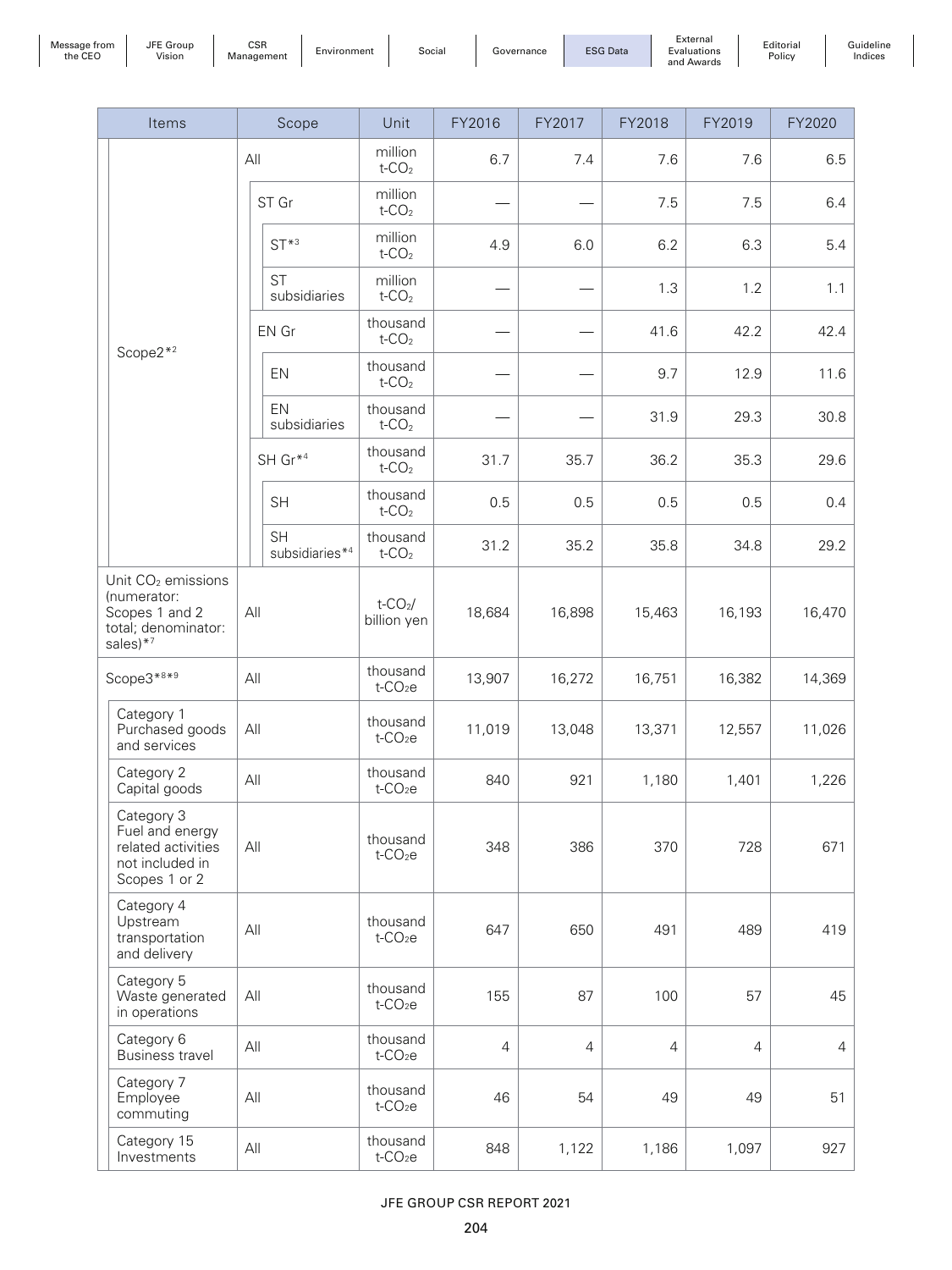| Message from<br>$C^{\Gamma}$<br>the CEC | $- -$<br>Group<br>JFE<br>$\cdots$<br>Vision | <b>CSR</b><br>'anagement<br>mana | Environment | Social | Governance | <b>ESG Data</b><br>Dala | External<br>Evaluations<br>and<br>Awards | Editoria<br>Policy | suideline<br>indices |
|-----------------------------------------|---------------------------------------------|----------------------------------|-------------|--------|------------|-------------------------|------------------------------------------|--------------------|----------------------|
|-----------------------------------------|---------------------------------------------|----------------------------------|-------------|--------|------------|-------------------------|------------------------------------------|--------------------|----------------------|

- \*1 Data cover 76 companies
	- JFE Steel and 30 major domestic and overseas subsidiaries
	- JFE Engineering and 10 major domestic subsidiaries
	- JFE Shoji and 33 major domestic and overseas subsidiaries.
- \*2 CO2 Emission Factor for Purchased Electricity in FY2020:
	- JFE Steel uses the emission factor of the Commitment to a Low Carbon Society of the Japan Iron and Steel Federation for energy purchased in FY2019.
	- JFE Steel's domestic consolidated subsidiaries, the JFE Engineering Group, and the JFE Shoji Group apply the adjusted emission factors of each electric power company for each fiscal year.
	- Overseas: based on each country's GHG protocol
- \*3 Data in FY2016 includes the Sendai Works of JFE Bars & Shapes Corporation.
- \*4 Data for past fiscal years were retroactively revised for increased accuracy.
- $*5$  Data for JFE Steel include  $CO<sub>2</sub>$  emissions from non-energy sources.
- \*6 Starting with FY2018, data for JFE Steel's subsidiaries and JFE Engineering's subsidiary include CO<sub>2</sub> emissions from non-energy sources.
- \*7 The JFE Group changed its accounting standards from JGAAP to IFRS in FY2018.

\*8 Coverage:

(Categories 1, 2, 3, 4, 5)JFE Steel, 25 JFE Steel domestic subsidiaries, JFE Engineering, and JFE Shoji (Category 6, 7)JFE Steel, 25 JFE Steel domestic subsidiaries, JFE Engineering, 10 JFE Engineering domestic subsidiaries, and JFE Shoji

(Category 15)Japan Marine United, and 9 JFE Steel equity-method affiliates (7 domestic and 2 overseas) \*9 Sources: Green Value Chain Platform (Ministry of the Environment) and others

#### ■ Other Greenhouse Gas

|                                                           | Items                                                                          |                             | Scope                     | Unit                              | <b>FY</b><br>2016 | <b>FY</b><br>2017 | <b>FY</b><br>2018 | <b>FY</b><br>2019 | <b>FY</b><br>2020 |
|-----------------------------------------------------------|--------------------------------------------------------------------------------|-----------------------------|---------------------------|-----------------------------------|-------------------|-------------------|-------------------|-------------------|-------------------|
|                                                           | $CO2$ emissions<br>(Scopes 1 and 2 total)<br>Scope1                            |                             | $ST^{*1}$                 | million<br>$t$ -CO <sub>2</sub>   | 55.7              | 56.6              | 53.5              | 54.2              | 47.3              |
| CO <sub>2</sub><br>emissions<br>from<br>energy<br>sources |                                                                                |                             | $EN Gr*2$                 | thousand<br>$t$ -CO <sub>2</sub>  | 62.9              | 56.5              | 66.7              | 67.5              | 62.5              |
|                                                           |                                                                                |                             | $ST^{*1}$                 | million<br>t- $CO2$               | 50.8              | 50.5              | 47.3              | 47.9              | 41.9              |
|                                                           | Unit: CO <sub>2</sub> emissions<br>(denominator:<br>crude steel<br>production) |                             | $ST*1$                    | $t$ -CO <sub>2</sub> /<br>t-steel | 1.94              | 1.99              | 2.03              | 2.03              | 2.08              |
| $CO2$ emissions from non-energy<br>sources                |                                                                                | ST Gr*3                     |                           | million<br>$t$ -CO <sub>2</sub>   |                   |                   | 2.61              | 2.65              | 2.40              |
|                                                           |                                                                                |                             | <b>ST</b>                 | million<br>t- $CO2$               | 1.85              | 1.91              | 1.87              | 1.89              | 1.82              |
|                                                           |                                                                                |                             | <b>ST</b><br>subsidiaries | million<br>$t$ -CO <sub>2</sub>   |                   |                   | 0.74              | 0.76              | 0.58              |
|                                                           |                                                                                | J&T<br>Recycling<br>$Co.*4$ |                           | million<br>$t$ -CO <sub>2</sub>   |                   |                   | 0.15              | 0.34              | 0.42              |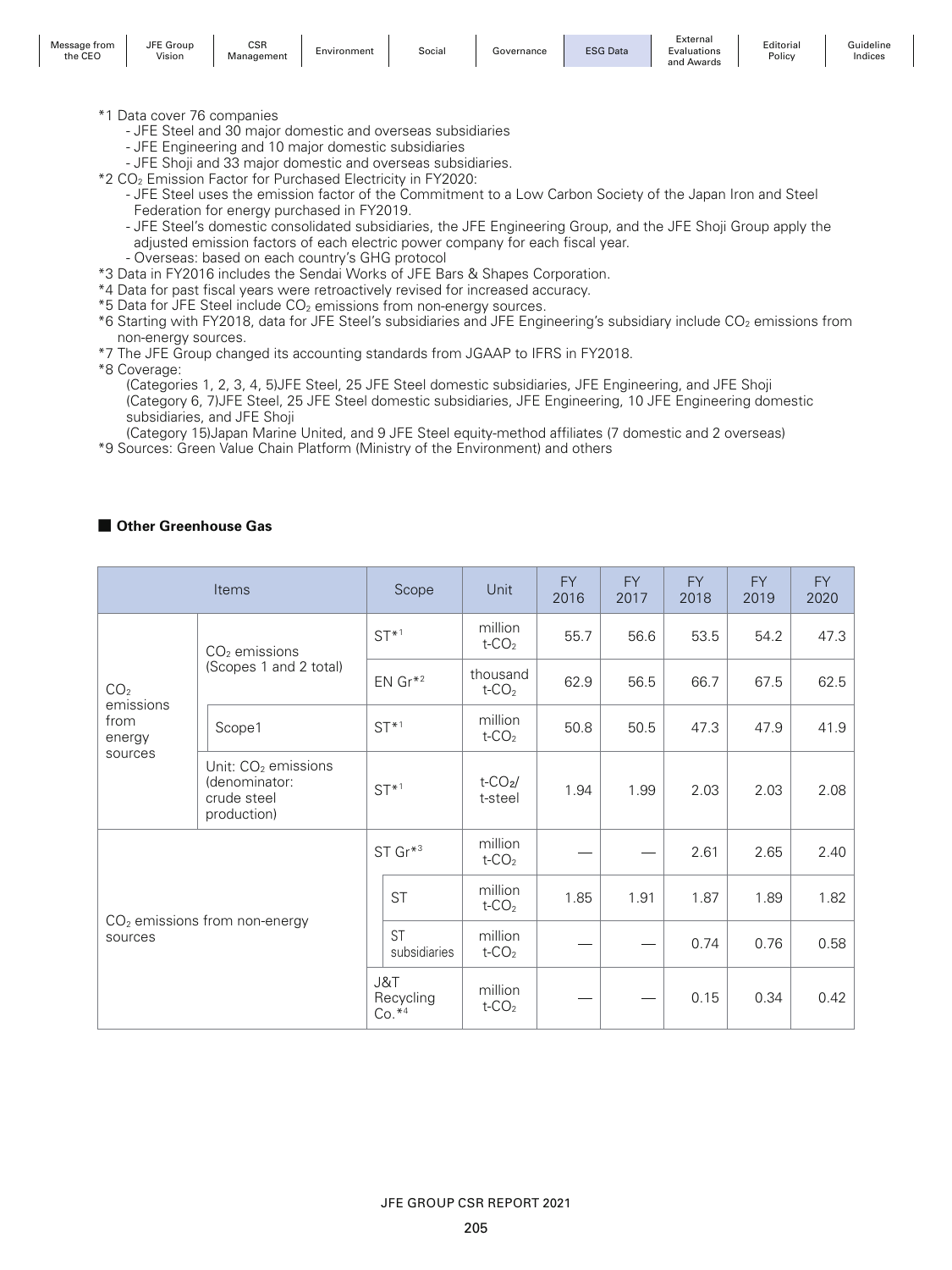| Message from<br>the CEO | JFE<br>Group<br>.<br>Vision | CSR<br>Management | Environment | Social | iovernance | <b>ESG Data</b> | External<br>Evaluations<br>and Awards |
|-------------------------|-----------------------------|-------------------|-------------|--------|------------|-----------------|---------------------------------------|
|-------------------------|-----------------------------|-------------------|-------------|--------|------------|-----------------|---------------------------------------|

| ונ  | Editorial |
|-----|-----------|
| ns: | Policy    |
| rds |           |

Guideline Indices

|                                                          | Items                                                                                                         |  | Scope                        | Unit                                 | <b>FY</b><br>2016 | FY.<br>2017 | FY.<br>2018 | <b>FY</b><br>2019 | FY.<br>2020 |
|----------------------------------------------------------|---------------------------------------------------------------------------------------------------------------|--|------------------------------|--------------------------------------|-------------------|-------------|-------------|-------------------|-------------|
|                                                          |                                                                                                               |  | All                          | thousand<br>$t$ -CO <sub>2</sub> $e$ | 93.7              | 94.8        | 88.7        | 103.3             | 96.1        |
|                                                          | Methane (CH <sub>4</sub> )                                                                                    |  | All<br>(ST only)             | thousand<br>$t$ -CO <sub>2</sub> $e$ | 73.4              | 76.2        | 72.2        | 72.9              | 68.3        |
| <b>GHG</b><br>emissions<br>other than                    |                                                                                                               |  | All                          | thousand<br>$t$ -CO <sub>2</sub> e   | 20.3              | 18.6        | 16.5        | 30.4              | 27.9        |
| CO <sub>2</sub>                                          | $N_2O$                                                                                                        |  | <b>ST</b>                    | thousand<br>$t$ -CO <sub>2</sub> $e$ | 20.3              | 18.6        | 16.5        | 20.0              | 15.5        |
|                                                          |                                                                                                               |  | J&T<br>Recycling<br>$Co.**4$ | thousand<br>$t$ -CO <sub>2</sub> $e$ |                   |             |             | 10.4              | 12.4        |
|                                                          |                                                                                                               |  | ST Gr                        | million<br>t- $CO2$                  | 0.65              | 0.65        | 0.66        | 0.65              | 0.57        |
|                                                          | GHG emitted during<br>transportation*5                                                                        |  | <b>ST</b>                    | million<br>$t$ -CO <sub>2</sub>      | 0.33              | 0.37        | 0.40        | 0.40              | 0.34        |
|                                                          |                                                                                                               |  | <b>ST</b><br>subsidiaries    | million<br>$t$ -CO <sub>2</sub>      | 0.32              | 0.28        | 0.26        | 0.25              | 0.23        |
| Contribution to CO <sub>2</sub> emission<br>reductions*6 |                                                                                                               |  | EN Gr                        | million<br>t-CO <sub>2</sub> /year   | 3.17              | 4.06        | 4.12        | 4.13              | 9.65        |
|                                                          | Biomass power<br>generation                                                                                   |  | EN Gr                        | million<br>t-CO <sub>2</sub> /year   | 1.30              | 1.97        | 2.12        | 2.12              | 2.74        |
| Waste power<br>generation                                |                                                                                                               |  | EN Gr                        | million<br>t-CO <sub>2</sub> /year   | 1.61              | 1.64        | 1.53        | 1.53              | 3.37        |
|                                                          | Others (digestion gas,<br>geothermal, solar<br>power, wind, waste<br>heat recovery, fuel<br>conversion, etc.) |  | EN Gr                        | million<br>t-CO <sub>2</sub> /year   | 0.26              | 0.46        | 0.47        | 0.48              | 3.54        |

\*1 Data in FY2016 includes the Sendai Works of JFE Bars & Shapes Corporation.

\*2 Data cover JFE Engineering and 10 consolidated subsidiaries in Japan.

\*3 Data cover JFE Steel and 2 consolidated subsidiaries in Japan.

\*4 J&T Recycling Co. is a domestic subsidiary of JFE Engneering.

\*5 Data cover JFE Steel and 11 domestic and overseas subsidiaries, which are specified consigners designated under the Japanese Energy Saving Act.

\*6 Data cover only JFE Engineering's domestic businesses up to FY2019, and from FY2020 the data cover JFE Engineering's domestic and overseas businesses and its German subsidiary Standardkessel Baumgarte GmbH (SBG).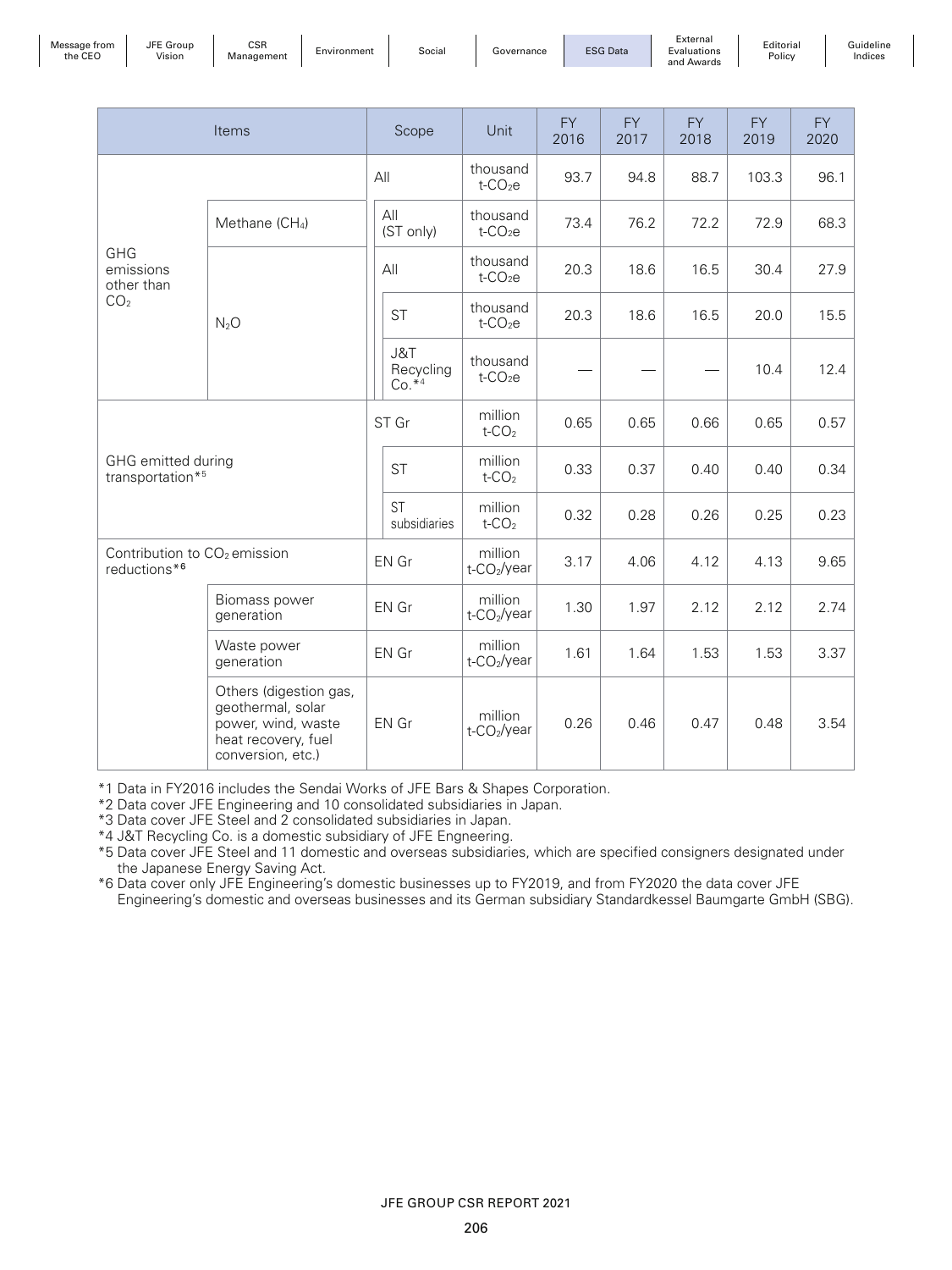| Message from |
|--------------|
| the CEO      |

Guideline Indices

## ■ **Energy**

| Items                                                      |                                                           | Scope     |                           | Unit           | FY2016 | FY2017 | FY2018 | FY2019 | FY2020 |
|------------------------------------------------------------|-----------------------------------------------------------|-----------|---------------------------|----------------|--------|--------|--------|--------|--------|
|                                                            |                                                           |           | All                       | PJ             |        |        |        | 670    | 592    |
|                                                            |                                                           |           | ST Gr                     | PJ             |        |        |        | 668.6  | 590.6  |
|                                                            | Energy                                                    |           | $ST*1$                    | PJ             | 640.9  | 644.0  | 613.3  | 619.8  | 545.3  |
|                                                            | consumption                                               |           | <b>ST</b><br>subsidiaries | PJ             |        |        |        | 48.8   | 45.2   |
|                                                            |                                                           |           | EN Gr                     | PJ             |        |        |        | 1.3    | 1.2    |
| Energy<br>consumption<br>and unit<br>energy<br>consumption |                                                           | SH Gr     |                           | PJ             |        |        |        | 0.6    | 0.6    |
|                                                            | Unit energy<br>consumption<br>(crude steel<br>production) | $ST^{*1}$ |                           | GJ/<br>t-steel | 22.3   | 22.6   | 23.3   | 23.2   | 24.0   |
|                                                            | Energy<br>consumption<br>(Crude petroleum<br>equivalent)  |           | EN                        | k              | 10,665 | 10,960 | 10,886 | 8,788  | 8,000  |
|                                                            | YOY ratio of unit<br>energy<br>consumption                |           | EN                        | %              | 92.9   | 97.4   | 95.4   | 80.7   | 91.0   |
| Recovered                                                  | Supplied to<br>society                                    |           | <b>ST</b>                 | $\%$           | 35     | 37     | 39     | 39     | 38     |
| energy for<br>recycling                                    | Consumed<br>internally                                    |           | <b>ST</b>                 | %              | 65     | 63     | 61     | 61     | 62     |

\*1 Data from in FY2016 includes Sendai Works of JFE Bars & Shapes Corporation.

### ■ **Modal Shift Rate**

| <b>Items</b>                  |               | Scope     | Unit | FY2016 | FY2017 | FY2018 | FY2019 | FY2020 |
|-------------------------------|---------------|-----------|------|--------|--------|--------|--------|--------|
| All transportation            | Ship and rail | ST        | $\%$ | 66.1   | 66.1   | 60.2   | 59.6   | 58.4   |
|                               | Truck         | <b>ST</b> | $\%$ | 33.9   | 33.9   | 39.8   | 40.4   | 41.6   |
| Transportation of a           | Ship and rail | ST        | $\%$ | 94.7   | 92.7   | 91.6   | 90.9   | 91.6   |
| distance of 500 km or<br>more | Truck         | <b>ST</b> | $\%$ | 5.3    | 7.3    | 8.4    | 9.1    | 8.4    |

Scope of calculation: All products and half-finished products transported in Japan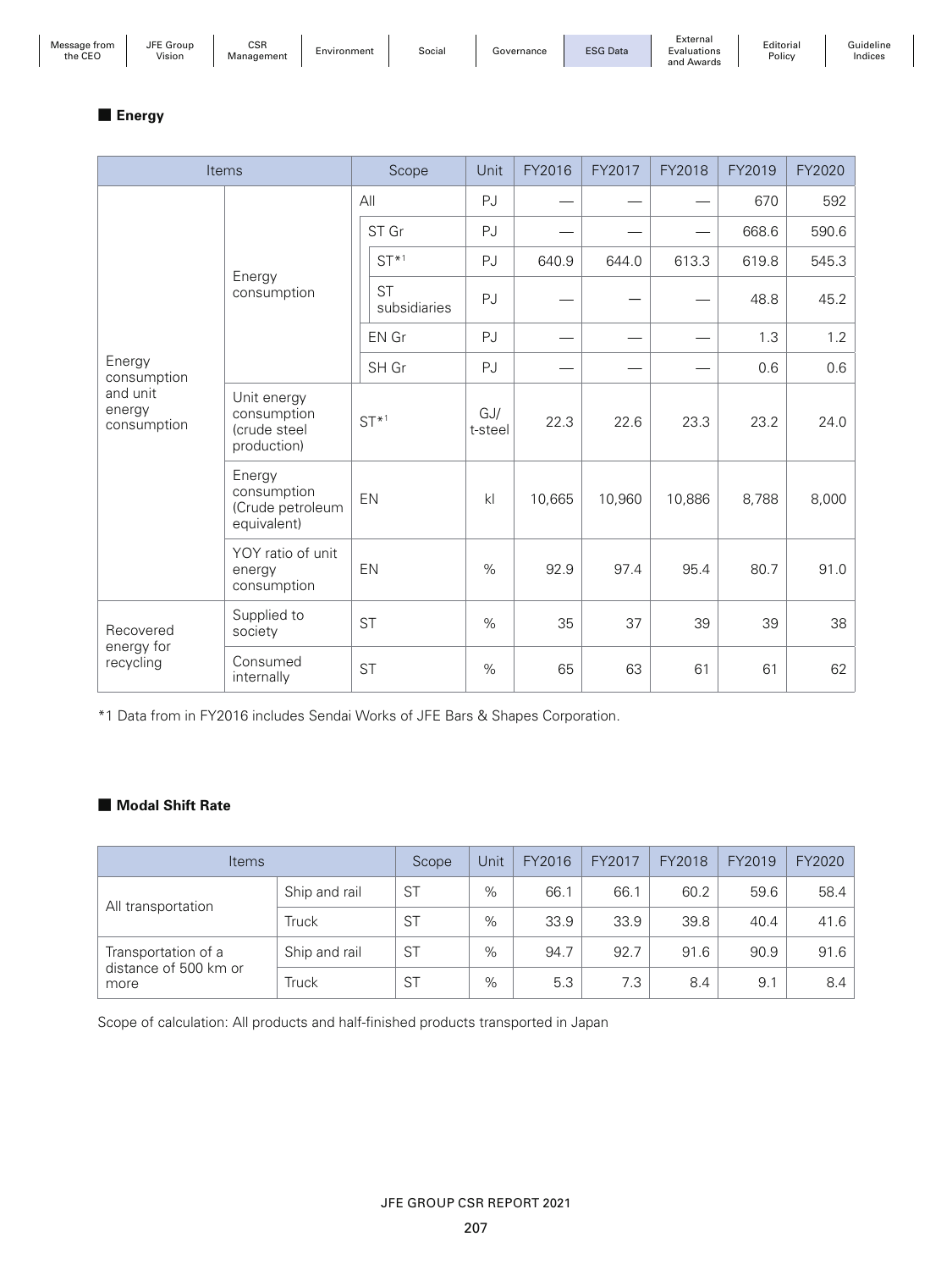JFE Group

Editorial Policy

# **Climate Change (Supplementary Data)**

### ■ CO<sub>2</sub> Emissions and Energy Consumption of JFE Steel Group Subsidiaries (FY2020)

| Company name                               | CO <sub>2</sub> emissions (unit: t-CO <sub>2</sub> ) | Energy consumption (unit: GJ) |
|--------------------------------------------|------------------------------------------------------|-------------------------------|
| JFE MINERAL COMPANY, LTD.                  | 284,369                                              | 5,102,698                     |
| JFE Bars & Shapes Corporation              | 463,613                                              | 8,855,335                     |
| Mizushima Ferroalloy Co., Ltd.             | 296,644                                              | 3,012,398                     |
| JFE Chemical Corp.                         | 231,782                                              | 4,706,668                     |
| JFE LOGISTICS CORPORATION                  | 156,613                                              | 2,249,469                     |
| JFE Material Co., Ltd.                     | 60,496                                               | 1,107,822                     |
| JFE Galvanizing & Coating Co., Ltd.        | 59,593                                               | 1,252,613                     |
| JFE ROCKFIBER CORPORATION                  | 34,483                                               | 557,574                       |
| JFE Pipe Fitting Mfg. Co., Ltd.            | 15,246                                               | 356,383                       |
| JFE Plastic Resource Corporation           | 20,853                                               | 377,933                       |
| MIZUSHIMA RIVERMENT CORP.                  | 11,464                                               | 161,650                       |
| JFE Container Co., Ltd.                    | 10,206                                               | 208,281                       |
| J-Logitec Co., Ltd.                        | 8,240                                                | 120,150                       |
| Galvatex Corporation                       | 4,504                                                | 88,212                        |
| JFE Metal Products & Engineering<br>Inc.   | 8,161                                                | 198,578                       |
| JFE Welded Pipe Manufacturing<br>Co., Ltd. | 7,870                                                | 156,619                       |
| JFE Techno-wire Corporation                | 4,992                                                | 110,067                       |
| JFE PRECISION CORPORATION                  | 4,783                                                | 88,015                        |
| K-PLASHEET CORPORATION                     | 4,847                                                | 83,826                        |
| JFE LIFE CORPORATION                       | 6,750                                                | 125,560                       |
| CHIBA RIVERMENT AND CEMENT<br>CORP.        | 6,779                                                | 132,610                       |
| JFE KENZAI FENCE CO., LTD.                 | 3,484                                                | 63,264                        |
| JFE Steel Pipe Co., Ltd.                   | 3,043                                                | 64,927                        |
| <b>GECOSS CORPORATION</b>                  | 2,985                                                | 61,455                        |
| JFE Kozai Corporation                      | 2,855                                                | 62,550                        |
| 5 overseas companies                       | 1,207,692                                            | 15,925,097                    |
| Total                                      | 2,918,390                                            | 45,229,754                    |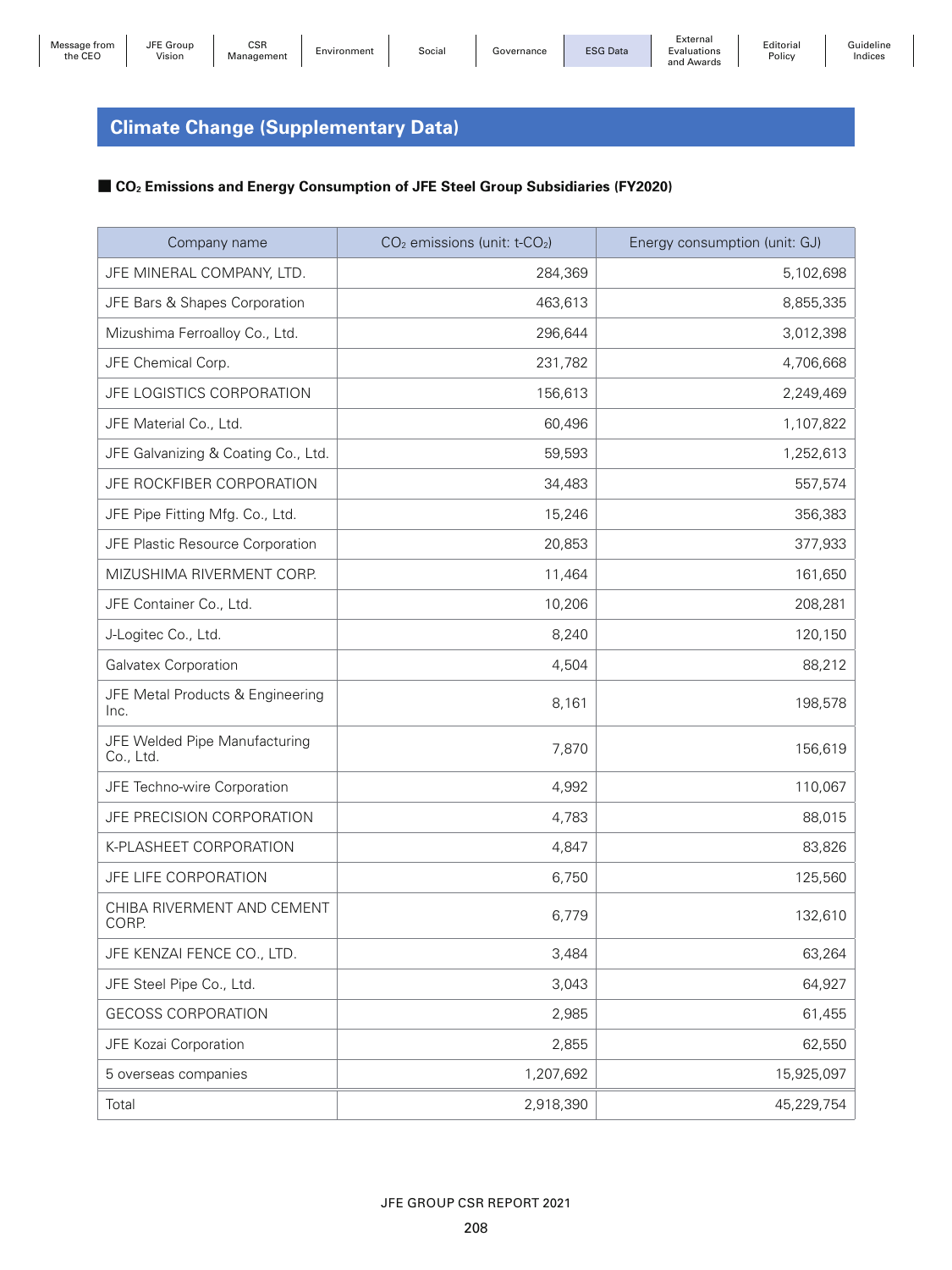| Message<br>trom<br>the CEC | <b>JFE</b><br>Group<br>.<br>Vision | COL<br>cər<br><i>Aanagement</i><br>IVICI | Environment | Social | Governance | <b>ESG Data</b> | :xternal<br>Evaluations<br>and<br>Awards | Editorial<br>Policy | 'iuideline<br>Indices |
|----------------------------|------------------------------------|------------------------------------------|-------------|--------|------------|-----------------|------------------------------------------|---------------------|-----------------------|
|----------------------------|------------------------------------|------------------------------------------|-------------|--------|------------|-----------------|------------------------------------------|---------------------|-----------------------|

### ■ **CO<sub>2</sub> Emissions from Energy Sources and Energy Consumption of JFE Engineering Group Subsidiaries (FY2020)**

| Company name                             | $CO2$ emissions (unit: t-CO <sub>2</sub> ) | Energy consumption (unit: GJ) |
|------------------------------------------|--------------------------------------------|-------------------------------|
| J&T Recycling Corporation                | 39,686                                     | 770,206                       |
| J Farm Corporation                       | 3,023                                      | 56,707                        |
| Fujikako, Inc.                           | 1,606                                      | 36,102                        |
| NORTHERN JAPAN MACHINERY Corporation     | 1,012                                      | 16,860                        |
| Tohoku Dock Ironworks Corporation        | 940                                        | 17,246                        |
| JFE Environmental Service Corporation    | 730                                        | 12,197                        |
| Asuka Soken Co,. Ltd.                    | 891                                        | 15,362                        |
| JFE Pipeline Engineering Corporation     | 362                                        | 5,939                         |
| JFE Technos Corporation                  | 183                                        | 3,075                         |
| JFE Aqua Machine and Service Corporation | 21                                         | 656                           |
| Total                                    | 48,454                                     | 934,349                       |

## **Prevention of Pollution**

#### ■ **Air Emissions**

| Items                                   | Scope                     | Unit                    | FY2016 | FY2017 | FY2018 | FY2019 | FY2020 |
|-----------------------------------------|---------------------------|-------------------------|--------|--------|--------|--------|--------|
| SO <sub>x</sub> emissions* <sup>1</sup> | ST Gr                     | million Nm <sup>3</sup> | 4.5    | 4.7    | 4.1    | 4.3    | 3.3    |
|                                         | <b>ST</b>                 | million Nm <sup>3</sup> | 4.5    | 4.6    | 4.1    | 4.3    | 3.3    |
|                                         | <b>ST</b><br>subsidiaries | million Nm <sup>3</sup> | 0.03   | 0.05   | 0.04   | 0.04   | 0.03   |
| <b>NO<sub>x</sub></b><br>$emissions*1$  | ST Gr                     | million Nm <sup>3</sup> | 11.1   | 11.7   | 10.7   | 11.3   | 10.4   |
|                                         | <b>ST</b>                 | million Nm <sup>3</sup> | 10.9   | 11.5   | 10.5   | 11.1   | 10.3   |
|                                         | <b>ST</b><br>subsidiaries | million Nm <sup>3</sup> | 0.22   | 0.20   | 0.19   | 0.17   | 0.14   |

\*1 13 JFE Steel consolidated subsidiaries in Japan.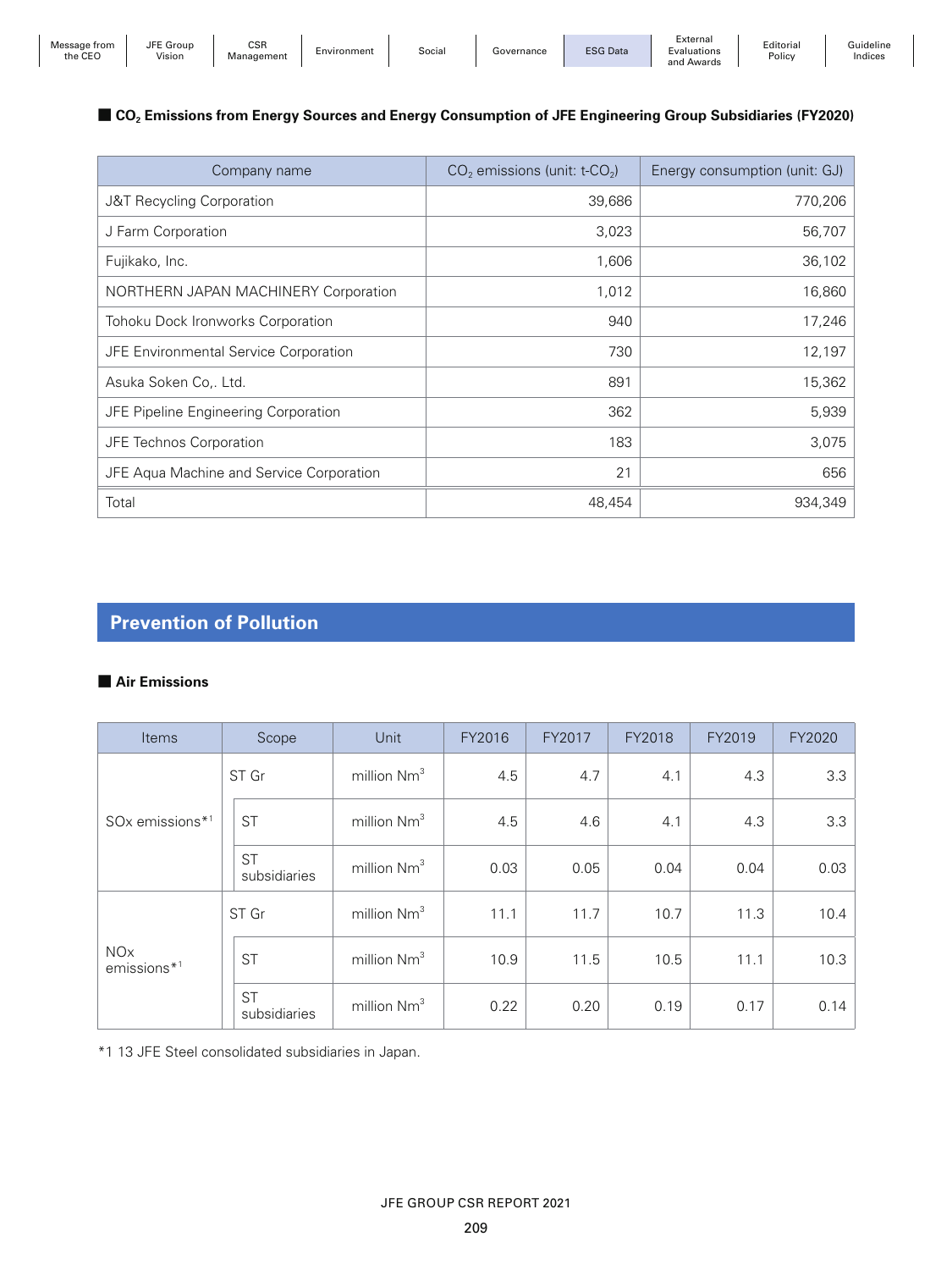| Message from<br>$\sim$<br>the CEO<br>. | $- - -$<br>Group<br>JFE<br>the contract of the contract of<br>Vision | <b>CSF</b><br>*anaαement | Environment | Social | Governance | <b>ESG Data</b> | External<br>Evaluations<br>and Awards | Editorial<br>Policy | <b>Guideline</b><br>Indices |
|----------------------------------------|----------------------------------------------------------------------|--------------------------|-------------|--------|------------|-----------------|---------------------------------------|---------------------|-----------------------------|
|----------------------------------------|----------------------------------------------------------------------|--------------------------|-------------|--------|------------|-----------------|---------------------------------------|---------------------|-----------------------------|

#### ■ Release to Waterways

| <b>Items</b>                    | Scope                                   | Unit   | FY2016 | FY2017 | FY2018 | FY2019 | FY2020 |
|---------------------------------|-----------------------------------------|--------|--------|--------|--------|--------|--------|
| COD (chemical<br>oxygen demand) | <b>ST</b>                               | t/day  | 3.1    | 3.0    | 3.3    | 3.2    | 2.9    |
|                                 | <b>ST</b><br>subsidiaries* <sup>1</sup> | t/day  | 0.13   | 0.14   | 0.17   | 0.15   | 0.17   |
|                                 | $EN*2$                                  | kg/day | 6.7    | 5.6    | 6.8    | 8.4    | 8.7    |

\*1 15 JFE Steel consolidated subsidiaries in Japan.

\*2 This report uses the maximum value of each year.

#### ■ Chemical Substances Management

| Items                      |                       | Scope   |                           | Unit         | FY2016 | FY2017 | FY2018 | FY2019 | FY2020 |
|----------------------------|-----------------------|---------|---------------------------|--------------|--------|--------|--------|--------|--------|
|                            |                       |         | $All*3$                   | $\mathsf{t}$ |        |        | 1,019  | 918    | 754    |
|                            |                       |         | ST Gr                     | $\mathsf{t}$ | 842    | 897    | 814    | 766    | 596    |
|                            |                       |         | <b>ST</b>                 | $\mathsf{t}$ | 429    | 516    | 545    | 481    | 341    |
|                            | Amount<br>released    |         | <b>ST</b><br>subsidiaries | t            | 413    | 381    | 269    | 285    | 255    |
|                            |                       |         | EN Gr                     | $\mathsf{t}$ |        |        | 205    | 152    | 158    |
|                            |                       |         | EN                        | $\mathsf{t}$ | 87     | 85     | 147    | 107    | 121    |
| PRTR-registered            |                       |         | EN<br>subsidiaries        | $\mathsf{t}$ |        |        | 58.4   | 45.4   | 36.7   |
| substances <sup>*1*2</sup> |                       | $All*3$ |                           | $\mathsf{t}$ |        |        | 9,210  | 7,866  | 5,949  |
|                            |                       |         | ST Gr                     | $\mathsf{t}$ | 7,047  | 8,934  | 9,176  | 7,832  | 5,910  |
|                            |                       |         | <b>ST</b>                 | $\mathsf{t}$ | 2,212  | 2,726  | 2,533  | 1,865  | 1,694  |
|                            | Amount<br>transferred |         | <b>ST</b><br>subsidiaries | $\mathsf{t}$ | 4,835  | 6,208  | 6,643  | 5,967  | 4,216  |
|                            |                       |         | EN Gr                     | $\mathsf{t}$ |        |        | 34     | 34     | 39     |
|                            |                       |         | EN                        | t            | 28     | 28     | 28     | 29     | 26     |
|                            |                       |         | EN<br>subsidiaries        | t            |        |        | 5.7    | 5.4    | 12.5   |

\*1 Coverage:

- JFE Steel and 18 consolidated subsidiaries in Japan.

- JFE Engneeringand 4 consolidated subsidiaries in Japan.

\*2 Excluding dioxins

\*3 JFE Shoji is not included in the scope of the report as the company is not subject to PRTR registration.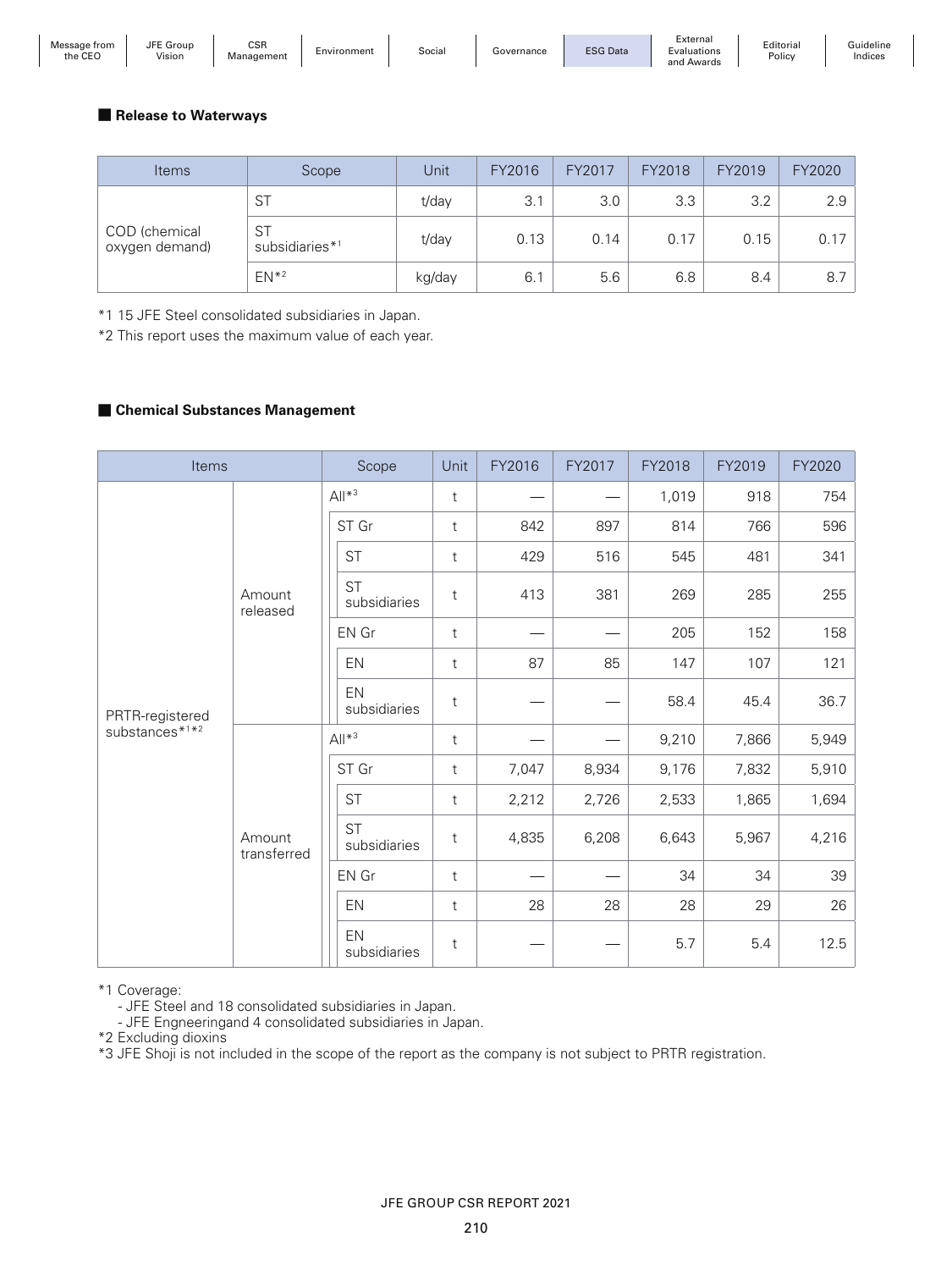# **Prevention of Pollution (Supplementary Data)**

### ■ **SOx and NOx Emissions of JFE Steel Group Subsidiaries (FY2020)**

| Company name                            | SOx emissions(unit: Nm <sup>3</sup> ) | NO <sub>x</sub> emissions(unit: Nm <sup>3</sup> ) |
|-----------------------------------------|---------------------------------------|---------------------------------------------------|
| JFE MINERAL COMPANY, LTD.               | 4,258                                 | 35,642                                            |
| JFE ROCKFIBER CORPORATION               | $\overline{0}$                        | 0                                                 |
| Mizushima Ferroalloy Co., Ltd.          | 221                                   | 21,523                                            |
| JFE Material Co., Ltd.                  | 4,964                                 | 24,242                                            |
| CHIBA RIVERMENT AND CEMENT CORP.        | 113                                   | 953                                               |
| MIZUSHIMA RIVERMENT CORP.               | $\Omega$                              | 625                                               |
| JFE PRECISION CORPORATION               | 2,197                                 | 126                                               |
| JFE Plastic Resource Corporation        | 144                                   | 284                                               |
| JFE Bars & Shapes Corporation           | 3,397                                 | 8,985                                             |
| JFE Metal Products & Engineering Inc.   | 53                                    | 1,364                                             |
| JFE KENZAI FENCE CO., LTD.              | $\Omega$                              | $\mathbf 0$                                       |
| JFE Galvanizing & Coating Co., Ltd.     | 1,756                                 | 11,186                                            |
| JFE Container Co., Ltd.                 | 108                                   | 0                                                 |
| JFE Welded Pipe Manufacturing Co., Ltd. | 0                                     | 0                                                 |
| JFE Steel Pipe Co., Ltd.                | 0                                     | $\mathbf 0$                                       |
| Galvatex Corporation                    | 0                                     | 449                                               |
| JFE Pipe Fitting Mfg. Co., Ltd.         | 22                                    | 759                                               |
| JFE Techno-wire Corporation             | 0                                     | 0                                                 |
| JFE Kozai Corporation                   | 0                                     | $\mathsf{O}\xspace$                               |
| <b>GECOSS CORPORATION</b>               | 0                                     | $\mathbf 0$                                       |
| JFE LOGISTICS CORPORATION               | $\Omega$                              | 0                                                 |
| J-Logitec Co., Ltd.                     | $\mathbf 0$                           | $\mathbf 0$                                       |
| JFE Chemical Corp.                      | 8,811                                 | 35,949                                            |
| K-PLASHEET CORPORATION                  | 163                                   | $\mathsf{O}\xspace$                               |
| JFE LIFE CORPORATION                    | 0                                     | $\mathbf 0$                                       |
| Total                                   | 26,207                                | 142,087                                           |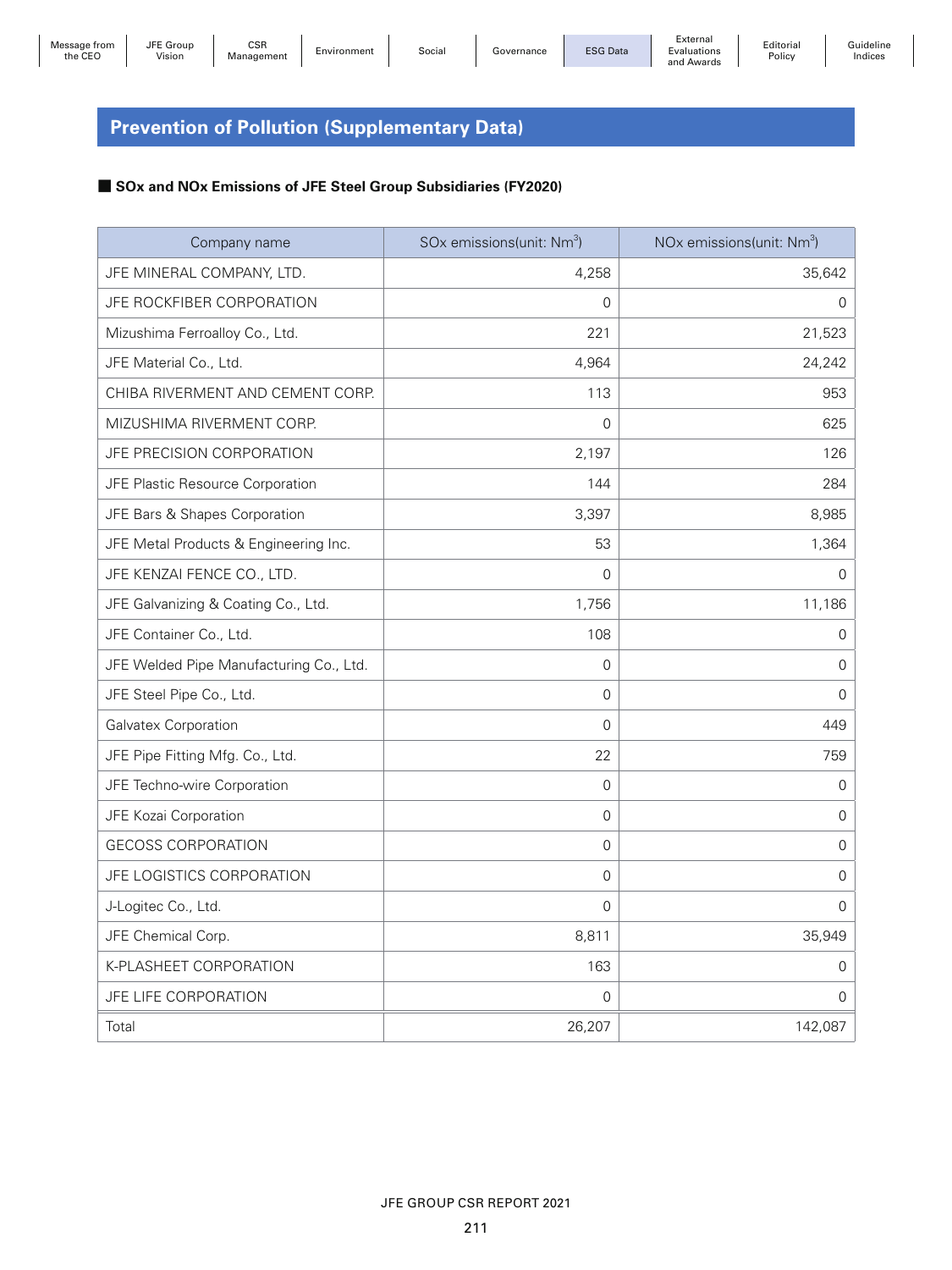## **Efficient Use of Natural Resources**

#### ■ **Natural Resources**

|                                       | <b>Items</b>                    | Scope     | Unit            | FY2016 | FY2017 | FY2018 | FY2019 | FY2020 |
|---------------------------------------|---------------------------------|-----------|-----------------|--------|--------|--------|--------|--------|
| Raw materials for<br>steel production |                                 | <b>ST</b> | million tonnes  | 70.1   | 71.3   | 66.0   | 67.0   | 58.7   |
|                                       | Iron ore                        | <b>ST</b> | million tonnes  | 43.5   | 43.5   | 40.1   | 41.4   | 35.4   |
|                                       | Coal                            | <b>ST</b> | million tonnes  | 21.0   | 22.0   | 20.6   | 20.3   | 18.1   |
| Input<br>Lime<br>(steel scrap)        |                                 | <b>ST</b> | million tonnes  | 5.6    | 5.8    | 5.3    | 5.3    | 5.2    |
|                                       | Recycled materials<br><b>ST</b> |           | million tonnes  | 0.7    | 1.2    | 1.3    | 1.1    | 0.8    |
|                                       | Raw materials                   | EN        | thousand tonnes | 39.1   | 41.8   | 47.3   | 39.4   | 36.9   |
|                                       | Steel products                  | $ST*1$    | million tonnes  | 28.8   | 28.5   | 26.3   | 26.7   | 22.8   |
| Products<br>supplied                  | Engineering<br>products         | <b>EN</b> | thousand tonnes | 36.1   | 39.7   | 44.5   | 36.6   | 34.7   |

\*1 Data in FY2016 includes the Sendai Works of JFE Bars & Shapes Corporation.

#### ■ Co-products and Wastes

|             | Items                            | Scope                     | Unit              | FY2016 | FY2017 | FY2018 | FY2019 | FY2020 |
|-------------|----------------------------------|---------------------------|-------------------|--------|--------|--------|--------|--------|
|             |                                  | ST Gr                     | million<br>tonnes | 15.3   | 16.2   | 16.1   | 15.6   | 13.9   |
|             | Amount<br>generated*1            | <b>ST</b>                 | million<br>tonnes | 14.5   | 15.7   | 15.3   | 15.1   | 13.4   |
|             |                                  | <b>ST</b><br>subsidiaries | million<br>tonnes | 0.8    | 0.5    | 0.8    | 0.5    | 0.5    |
|             | Amount<br>recycled<br>internally | <b>ST</b>                 | million<br>tonnes | 3.7    | 4.2    | 6.0    | 5.0    | 3.3    |
| Co-products | Internal<br>recycle rate         | <b>ST</b>                 | $\%$              | 25.4   | 27.5   | 39.3   | 32.9   | 24.9   |
|             | Landfill<br>$amount*1$           | ST Gr                     | million<br>tonnes | 0.087  | 0.081  | 0.081  | 0.074  | 0.060  |
|             |                                  | <b>ST</b>                 | million<br>tonnes | 0.045  | 0.047  | 0.052  | 0.043  | 0.037  |
|             |                                  | <b>ST</b><br>subsidiaries | million<br>tonnes | 0.042  | 0.034  | 0.029  | 0.031  | 0.023  |
|             | Recycling rate                   | <b>ST</b>                 | $\%$              | 99.7   | 99.7   | 99.7   | 99.7   | 99.7   |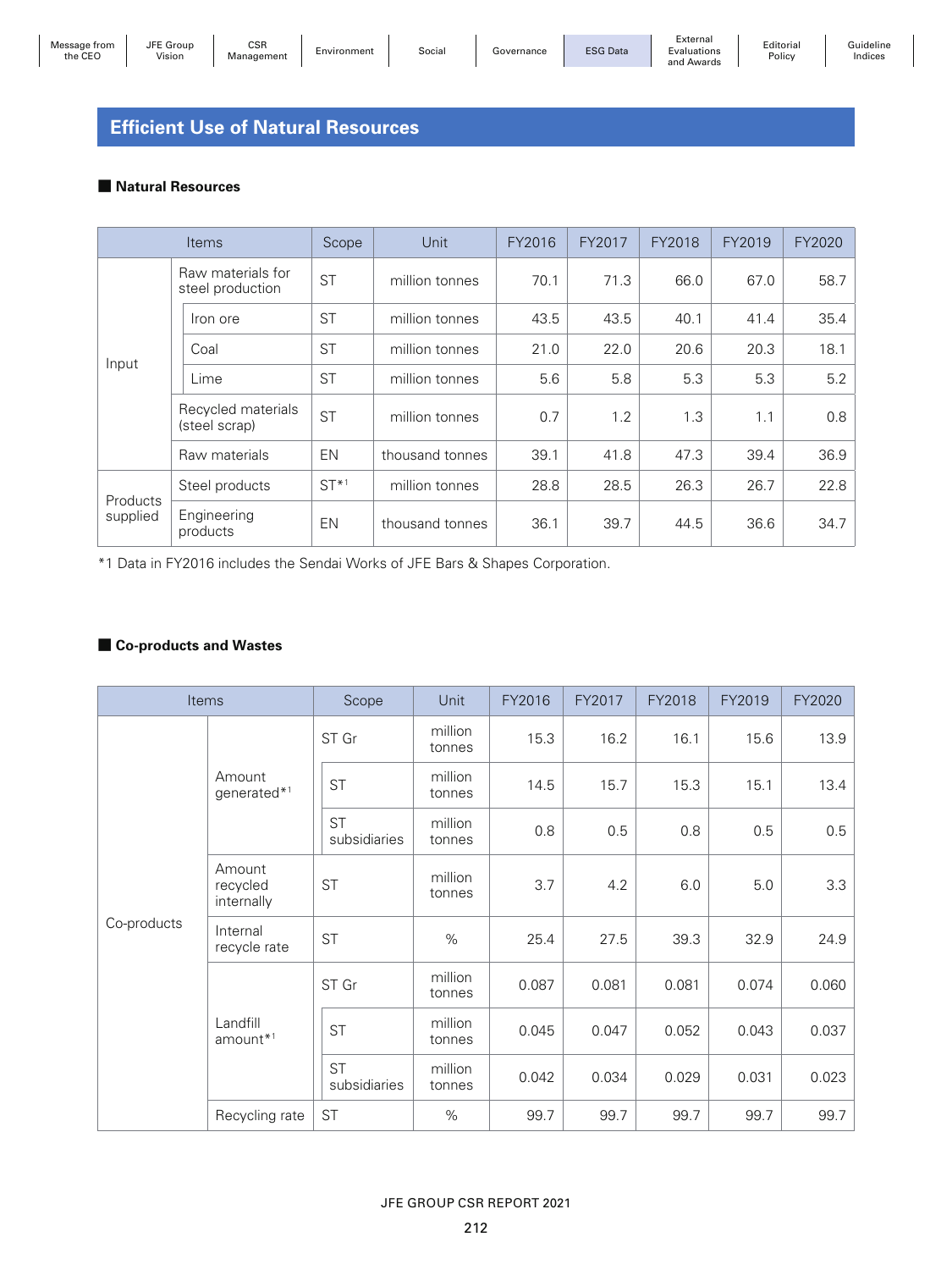| trom<br>sane<br>the CEO | <b>JFF</b><br>$\sim$<br>Group<br>Vision | CSR<br>Management | Environment | Socia | iovernance | <b>ESG Data</b> | External<br>Evaluations | Editoria.<br>Policy |
|-------------------------|-----------------------------------------|-------------------|-------------|-------|------------|-----------------|-------------------------|---------------------|
|                         |                                         |                   |             |       |            |                 | and<br>Awards           |                     |

Guideline Indices

| Items                           |                                     | Scope                      | Unit               | FY2016    | FY2017   | FY2018    | FY2019    | FY2020   |
|---------------------------------|-------------------------------------|----------------------------|--------------------|-----------|----------|-----------|-----------|----------|
| Marine, land,                   | Co-products<br>generated            | <b>ST</b>                  | million<br>tonnes  | 14.5      | 15.4     | 15.3      | 15.1      | 13.4     |
| and civil<br>engineering        | Used by local<br>communities        | <b>ST</b>                  | million<br>tonnes  | 10.8      | 11.2     | 9.2       | 10.1      | 10.0     |
| material (using<br>co-products) | Rate of local<br>communities<br>use | <b>ST</b>                  | $\%$               | 74.3      | 72.2     | 60.4      | 66.8      | 74.8     |
|                                 | Amount<br>generated*2*3             | EN Gr                      | thousand<br>tonnes |           | 158.0    | 131.7     | 211.0     | 159.1    |
|                                 |                                     | EN                         | t                  | 320.8     | 429.8    | 386.4     | 367.1     | 329.2    |
|                                 | Offices                             | Yokohama<br>HO             | $\mathsf{t}$       | 241.7     | 357.1    | 299.9     | 299.0     | 256.9    |
|                                 |                                     | Tsu works                  | $\mathsf{t}$       | 79.1      | 72.7     | 86.5      | 68.2      | 72.3     |
|                                 |                                     | EN                         | $\mathsf{t}$       | 973.2     | 773.0    | 1,039.3   | 1,340.5   | 1,072.3  |
|                                 | Productions                         | Tsurumi<br>works           | $\sf t$            | 443.4     | 302.3    | 506.6     | 653.8     | 519.8    |
|                                 |                                     | Tsu works                  | $\mathsf t$        | 529.8     | 470.7    | 532.7     | 686.7     | 552.5    |
|                                 | Constructions                       | EN                         | $^\mathrm{t}$      | 101,812.2 | 88,140.4 | 109,045.2 | 145,397.7 | 97,387.9 |
|                                 | Subsidiaries                        | EN<br>subsidiaries         | t                  |           | 69,835.7 | 22,634.4  | 63,876.7  | 60,296.7 |
|                                 | Landfill                            | EN                         | $^\mathrm{t}$      | 1,954.4   | 1,666.5  | 2,125.1   | 4,489.3   | 2,011.6  |
|                                 | Offices                             | EN                         | $\mathsf t$        | 8.4       | 9.0      | 10.7      | 8.5       | 9.1      |
|                                 |                                     | Yokohama<br>H <sub>O</sub> | t                  | 3.3       | 4.3      | 4.1       | 3.3       | 2.1      |
| Wastes                          |                                     | Tsuworks                   | $^\mathrm{t}$      | 5.1       | 4.7      | 6.6       | 5.2       | 7.0      |
|                                 |                                     | EN                         | $^\mathrm{t}$      | 329.8     | 289.0    | 353.3     | 312.6     | 351.2    |
|                                 | Productions                         | Tsurumi<br>works           | $\mathsf{t}$       | 67.0      | 70.6     | 83.2      | 77.3      | 75.2     |
|                                 |                                     | Tsuworks                   | $\mathsf t$        | 262.8     | 218.4    | 270.1     | 235.3     | 276.0    |
|                                 | Constructions                       | EN                         | $\mathsf t$        | 1,616.2   | 1,368.5  | 1,761.1   | 4,168.2   | 1,651.3  |
|                                 | Recycling rate                      | EN                         | %                  | 96.3      | 96.7     | 97.0      | 95.8      | 95.9     |
|                                 |                                     | EN                         | $\%$               | 96.9      | 97.6     | 96.7      | 97.3      | 96.8     |
|                                 | Recycling rate<br>(offices)         | Yokohama<br>HO             | $\%$               | 98.5      | 98.7     | 98.5      | 98.8      | 99.1     |
|                                 |                                     | Tsuworks                   | $\%$               | 88.9      | 89.0     | 85.2      | 85.2      | 87.2     |
|                                 |                                     | EN                         | $\%$               | 53.4      | 45.3     | 46.8      | 68.0      | 48.8     |
|                                 | Recycling rate<br>(production)      | Tsurumi<br>works           | $\%$               | 78.9      | 61.0     | 68.7      | 79.4      | 72.0     |
|                                 |                                     | Tsuworks                   | $\%$               | 32.5      | 37.0     | 32.1      | 60.9      | 33.8     |
|                                 | Recycling rate<br>(construction)    | EN                         | $\%$               | 98.4      | 98.4     | 98.4      | 97.1      | 98.3     |

\*1 Data cover JFE Steel and 25 consolidated subsidiaries in Japan.

\*2 Data cover JFE Engineering and 10 consolidated subsidiaries in Japan.

\*3 Data from FY2019 includes wastes generated at offices and productions of JFE Engneering.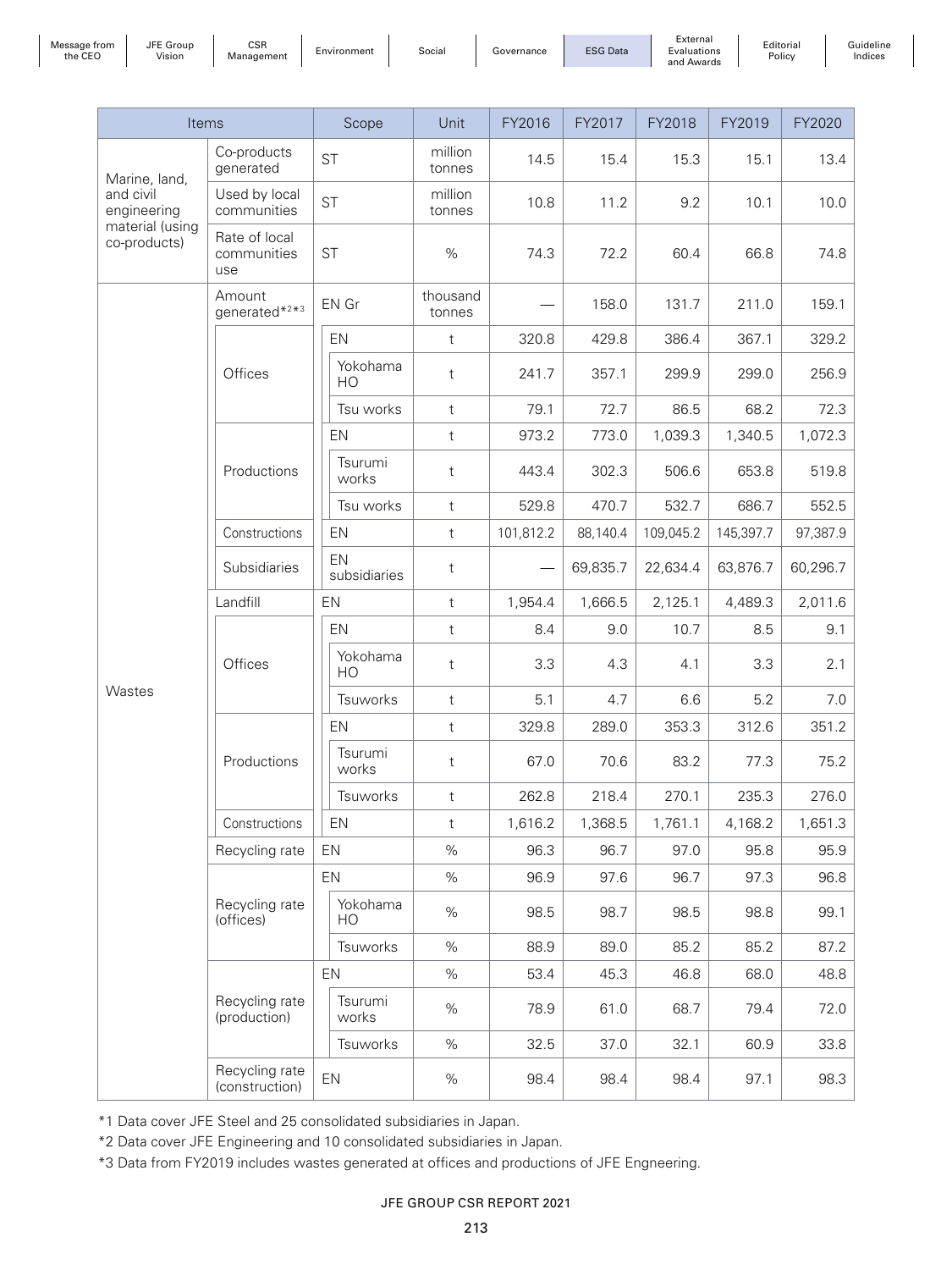| Message from<br>the CEO | JFE Group<br>Vision | CSR<br>Management | Environment | ocialٽ | Governance | <b>ESG Data</b> | -xternai<br>Evaluations<br>and Awards |
|-------------------------|---------------------|-------------------|-------------|--------|------------|-----------------|---------------------------------------|
|-------------------------|---------------------|-------------------|-------------|--------|------------|-----------------|---------------------------------------|

#### ■ Wastes at JFE Engineering Construction Sites

|                  | <b>Items</b>     | Scope     | Unit | FY2016 | FY2017 | FY2018 | FY2019  | FY2020 |
|------------------|------------------|-----------|------|--------|--------|--------|---------|--------|
|                  | Amount generated | EN        | t    | 56,767 | 58.824 | 78.410 | 113.637 | 78,100 |
| Rubble           | Landfill amount  | <b>EN</b> | t    | 414    | 94     | 297    | 1,533   | 484    |
|                  | Recycle rate     | EN        | $\%$ | 99.3   | 99.8   | 99.6   | 98.6    | 99.4   |
|                  | Amount generated | <b>EN</b> | t    | 21,814 | 23,463 | 16,142 | 17,225  | 12,399 |
| Sludge           | Landfill amount  | <b>EN</b> | t    | 98     | 849    | 199    | 205     | 135    |
|                  | Recycle rate     | EN        | $\%$ | 99.5   | 96.3   | 98.8   | 98.8    | 98.9   |
| Industrial waste | Amount generated | <b>EN</b> | t    | 23,231 | 5,853  | 14,494 | 14,535  | 6,888  |
| excluding rubble | Landfill amount  | <b>EN</b> | t    | 1,103  | 425    | 1,265  | 2,430   | 1,032  |
| and sludge       | Recycle rate     | EN        | %    | 95.0   | 92.2   | 91.0   | 82.1    | 83.4   |

Editorial Policy

Guideline Indices

### ■ Paper Consumption at JFE Shoji

| <b>Items</b>                 | Scope         | Unit  | FY2016 | FY2017 | FY2018 | FY2019 | FY2020 |
|------------------------------|---------------|-------|--------|--------|--------|--------|--------|
|                              | <b>SH</b>     | boxes | 4,904  | 5,100  | 4,832  | 4,675  | 3,116  |
|                              | Tokvo         | boxes | 2,614  | 2,674  | 2,661  | 2,516  | 1,333  |
| Consumption of copier papers | Osaka         | boxes | 545    | 527    | 372    | 399    | 405    |
|                              | Nagoya        | boxes | 305    | 308    | 217    | 293    | 157    |
|                              | <b>Branch</b> | boxes | 1,440  | 1,591  | ,582   | 1,467  | 1,221  |

# **Efficient Use of Natural Resources (Supplementary Data)**

#### ■ **Examples of Recycling and Processing at JFE Group (FY2020)**

|                                                             | Unit                                              | Volume            |      |
|-------------------------------------------------------------|---------------------------------------------------|-------------------|------|
| Plastic containers and packaging bidding                    | million<br>tonnes                                 | 0.09              |      |
| Using waste plastics in the iron and<br>steelmaking process | Used directly in the iron and steelmaking process | million<br>tonnes | 0.05 |
|                                                             | Collected as gas and used as fuel                 | million<br>tonnes | 0.05 |
| Treating fluorescent tubes                                  | million<br>tubes                                  | 20                |      |
| Waste home appliances                                       | million<br>units                                  | 0.50              |      |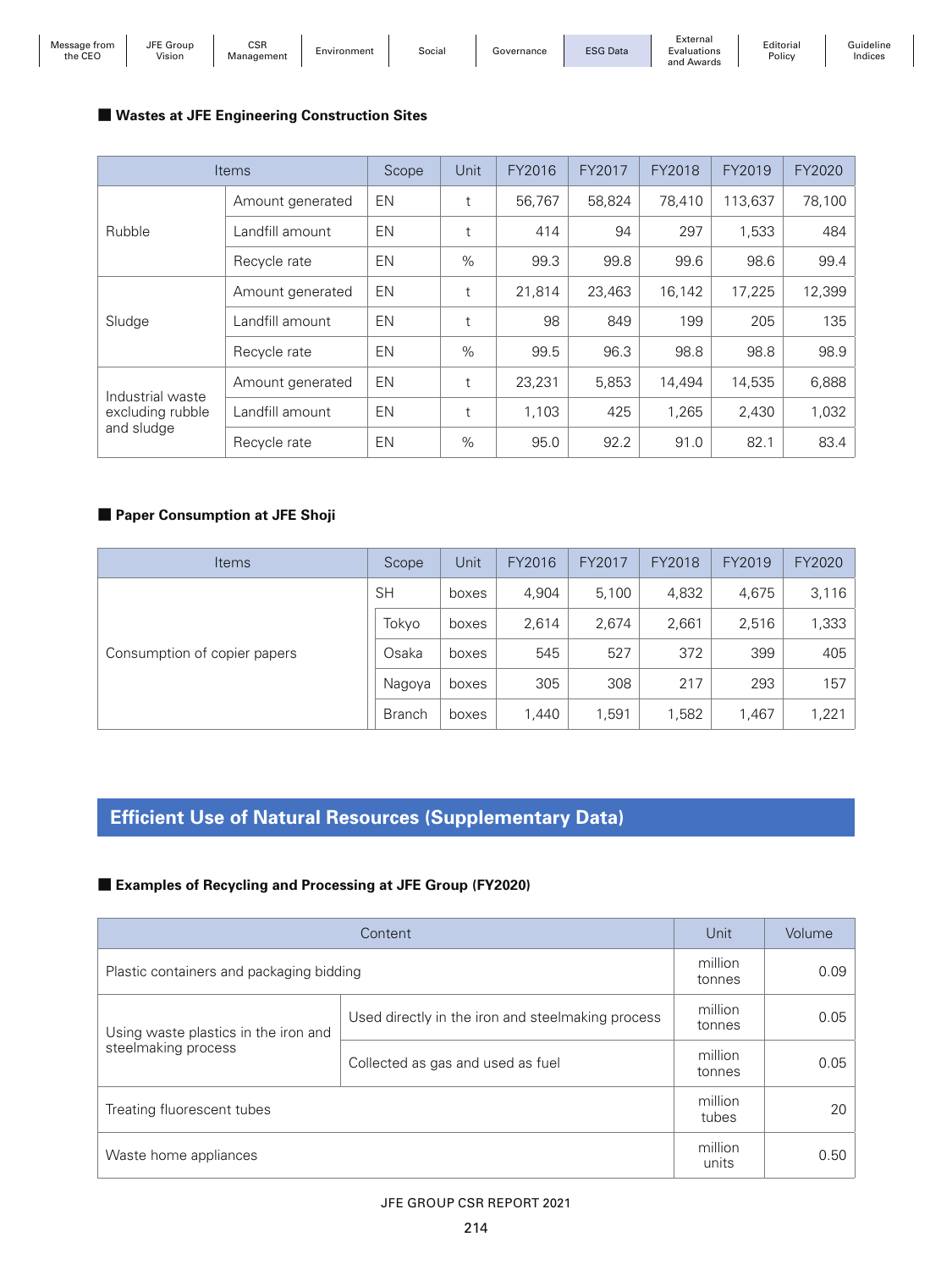| Message from | JFE Group               | <b>CSR</b> | Environment | Social | Governance | <b>ESG Data</b> | External<br>Evaluations | Editorial | Guideline |
|--------------|-------------------------|------------|-------------|--------|------------|-----------------|-------------------------|-----------|-----------|
| the CEC      | Vision<br>$\sim$ $\sim$ | Management |             |        |            |                 | and<br>i Awards         | Policy    | Indices   |

#### ■ **List of JFE Group's Recycling Businesses**

| Area     | Name of company, plant,<br>business establishment, etc.                                                                                  | Plant                                                                                                                                                                                                                                                                        | Addresses                                                                                                                                                                                                      |
|----------|------------------------------------------------------------------------------------------------------------------------------------------|------------------------------------------------------------------------------------------------------------------------------------------------------------------------------------------------------------------------------------------------------------------------------|----------------------------------------------------------------------------------------------------------------------------------------------------------------------------------------------------------------|
| Sapporo  | Sapporo Bio Food Recycle<br>Corporation                                                                                                  | Food waste recycling plant                                                                                                                                                                                                                                                   | 45-53 Nakanuma-cho, Higashi-ku<br>Sapporo-shi, Hokkaido                                                                                                                                                        |
| Sendai   | J&T Recycling Corporation<br>Sendai Plant<br>Rifu Plant                                                                                  | Sendai plastic packaging-waste<br>sorting and baling plant<br>Plastic material recycling plant<br>Fluorescent tube recycling plant<br>Recycled pallet manufacturing plant<br>Confidential documents disposal plant<br>Refuse paper and plastic (RPF)<br>manufacturing plant  | 1-6-1 Minato, Miyagino-ku Sendaishi,<br>Miyagi<br>same as above<br>same as above<br>same as above<br>same as above<br>6-5-14 Shirakashidai, Rifu-cho Miyagi-<br>gun, Miyagi                                    |
| Kashima  | JFE Bars & Shapes Corporation                                                                                                            | Electric furnace recycle plant<br>Direct current arc furnace                                                                                                                                                                                                                 | 7 Minamihama, Kamisu-shi, Ibaraki                                                                                                                                                                              |
| Chiba    | J&T Recycling Corporation<br>Chiba Recycle Center                                                                                        | Waste gasifying and melting furnace                                                                                                                                                                                                                                          | 1 Kawasaki-cho, Chuo-ku Chibashi,<br>Chiba                                                                                                                                                                     |
|          | Chiba Biogas Center                                                                                                                      | Food waste recycling plant                                                                                                                                                                                                                                                   | same as above                                                                                                                                                                                                  |
| Tokyo    | J&T Recycling Corporation<br>Tokyo Waterfront Eco Clean                                                                                  | Fluidized bed gasification and melting<br>furnace (industrial)<br>Vertical furnace (medical)                                                                                                                                                                                 | Oumi 3-chome chisaki, Koto-ku,<br>Tokyo<br>same as above                                                                                                                                                       |
| Kawasaki | J&T Recycling Corporation<br>Ohgishima Plant<br>Kawasaki PET Bottle Recycling<br>Plant<br>Kawasaki Eco Clean                             | Waste plastic recycling plant<br>Waste PET bottle recycling plant<br>Kiln-stoker incinerator<br>Solid waste recycling plant                                                                                                                                                  | 10 Ohgishima, Kawasaki-ku<br>Kawasaki-shi, Kanagawa<br>5-1 Mizue-cho, Kawasaki-shi<br>Kawasaki-ku, Kanagawa<br>5-73 Ohgimachi, Kawasaki-ku<br>Kawasaki-shi, Kanagawa (and other<br>locations)<br>same as above |
|          | JFE Plastic Resource Corporation<br>Mizue Recycling Plant<br>NF Board® manufacturing plant                                               | Waste plastic recycling plant<br>NF Board® manufacturing plant                                                                                                                                                                                                               | 699-23 Mizue-cho, Kawasaki-ku<br>Kawasaki-shi, Kanagawa (and other<br>locations)<br>5-1 Mizue-cho, Kawasaki-ku<br>Kawasaki-shi, Kanagawa                                                                       |
|          | JFE Urban Recycle Corporation<br>Home Appliance Recycling<br>plant                                                                       | Consumer/office appliance recycling<br>plant                                                                                                                                                                                                                                 | 6-1 Mizue-cho, Kawasaki-ku<br>Kawasaki-shi, Kanagawa                                                                                                                                                           |
| Yokohama | J&T Recycling Corporation<br>Yokohama Eco Clean                                                                                          | Kiln-stoker incinerator                                                                                                                                                                                                                                                      | 2-1-5 Suehiro-cho, Tsurumi-ku<br>Yokohama-shi, Kanagawa (and other<br>locations)                                                                                                                               |
|          | <b>Chemical Works</b><br>Tsurumi Fluorescent Tube<br>Recycling Plant<br>Yokohama Plastics Recycling<br>Plant<br>Kanazawa Recycling Plant | Kiln-ash melting furnace<br>Liquid/sludge waste intermediate-<br>treatment plant<br>Dry cell battery and battery recycling<br>plant<br>Fluorescent tube recycling plant<br>Yokohama City plastic packaging-<br>waste sorting and baling plant<br>Solid waste recycling plant | same as above<br>3-1 Benten-cho, Tsurumi-ku<br>Yokohama-shi, Kanagawa<br>2-1-8 Suehiro-cho, Tsurumi-ku<br>Yokohama-shi, Kanagawa<br>same as above<br>same as above<br>1-14-5 Fukuura, Kanazawa-ku              |
|          |                                                                                                                                          |                                                                                                                                                                                                                                                                              | Yokohama-shi, Kanagawa                                                                                                                                                                                         |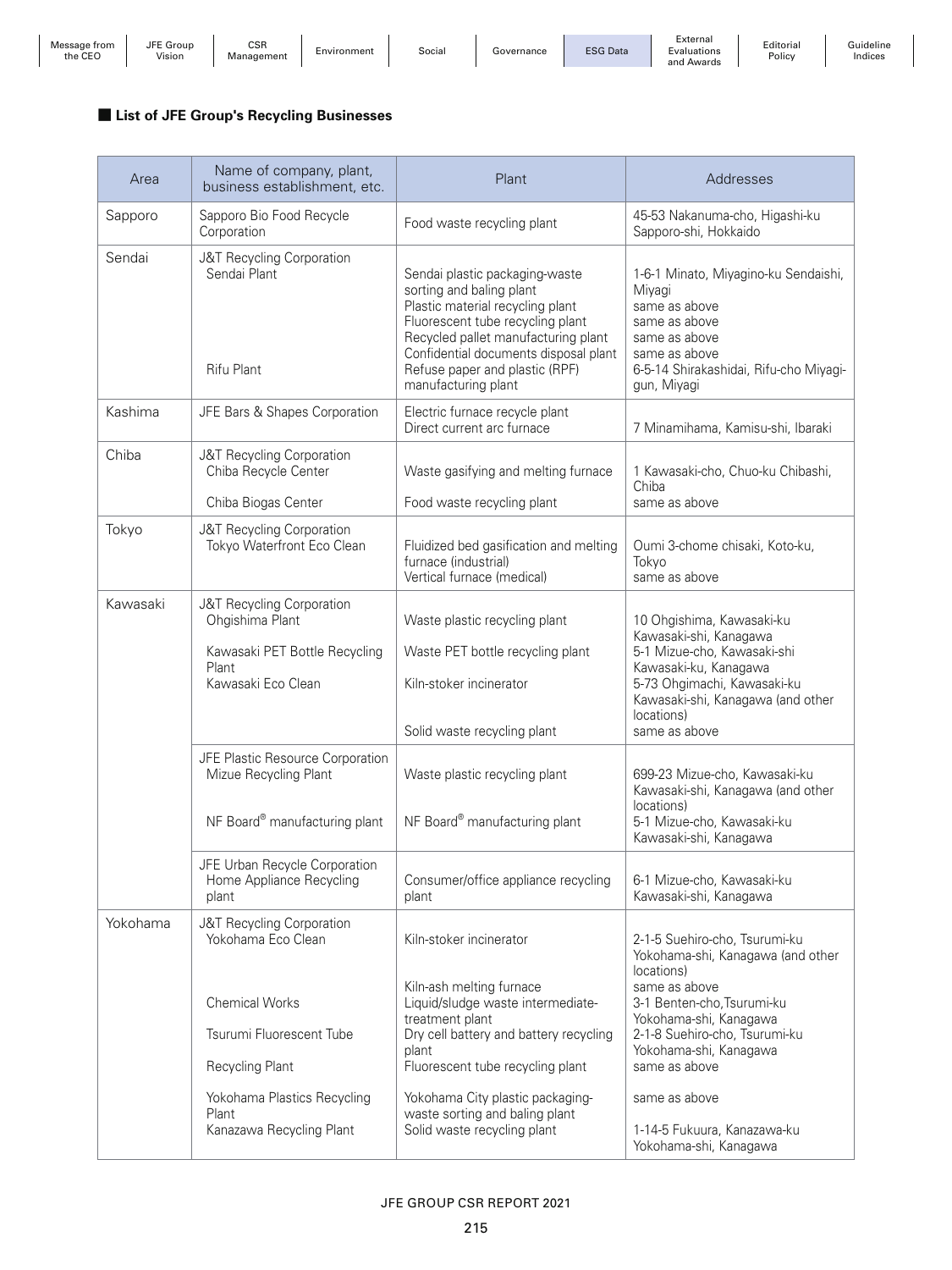| Message from<br>the CEO |  |
|-------------------------|--|
|-------------------------|--|

JFE Group

EGroup | CSR<br>Vision | Management | Environment | Social | Governance | ESG Data

External Evaluations and Awards

Editorial Policy

Guideline Indices

| Area                     | Name of company, plant,<br>business establishment, etc.                                                                        | Plant                                                                                                                                                                              | Addresses                                                                                                                                                  |
|--------------------------|--------------------------------------------------------------------------------------------------------------------------------|------------------------------------------------------------------------------------------------------------------------------------------------------------------------------------|------------------------------------------------------------------------------------------------------------------------------------------------------------|
| Yokohama                 | J Bio Food Recycle Co., Ltd.<br>Yokohama Plant                                                                                 | Food waste recycling plant                                                                                                                                                         | 2-1-5 Suehiro-cho, Tsurumi-ku<br>Yokohama-shi, Kanagawa                                                                                                    |
| Kurashiki<br>(Mizushima) | Mizushima Eco-works Co., Ltd.                                                                                                  | Waste gasifying and melting furnace                                                                                                                                                | 1-14-5 Kawasaki-dori, Mizushima,<br>Kurashiki-shi, Okayama                                                                                                 |
|                          | <b>JFE Environmental Service</b><br>Corporation<br>Kurashiki Works                                                             | Waste wood carbonizing facility                                                                                                                                                    | 1-14-1 Kawasaki-dori, Mizushima,<br>Kurashiki-shi, Okayama                                                                                                 |
|                          | JFE Bars & Shapes Corporation                                                                                                  | Electric furnace recycling plant<br>Direct current arc furnace                                                                                                                     | 1-5-2 Kawasaki-dori, Mizushima,<br>Kurashiki-shi, Okayama (and other<br>locations)                                                                         |
| Fukuyama                 | JFE Plastic Resource Corporation<br>Fukuyama Recycling Plant                                                                   | Waste plastic recycling plant                                                                                                                                                      | 113 Minoki-cho, Fukuyamashi,<br>Hiroshima                                                                                                                  |
|                          | J&T Recycling Corporation<br>Fukuyama RPF Plant<br>Fukuyama PM Recycling Plant<br>Fukuyama Palette Plant<br><b>Steel Works</b> | RPF manufacturing plant<br>Plastic material recycling plant<br>Recycled pallet manufacturing plant<br>Kiln incinerator<br>Controlled landfill<br>Liquid waste neutralization plant | 115-1 Minoki-cho, Fukuyamashi,<br>Hiroshima<br>same as above<br>same as above<br>1 Kokan-cho, Fukuyama-shi,<br>Hiroshima<br>same as above<br>same as above |
|                          | Fukuyama Recycle Electric<br>Generation Co., Ltd.                                                                              | Refuse-derived fuel (RDF)<br>gasifying power generation plant<br>(commissioned operation)                                                                                          | 107-8 Minoki-cho, Fukuyamashi,<br>Hiroshima                                                                                                                |
| Toyama                   | JFE Material Co., Ltd.                                                                                                         | Rare metal recovery plant for spent<br>catalysts                                                                                                                                   | 2-9-38 Shosei-machi, Imizushi,<br>Toyama                                                                                                                   |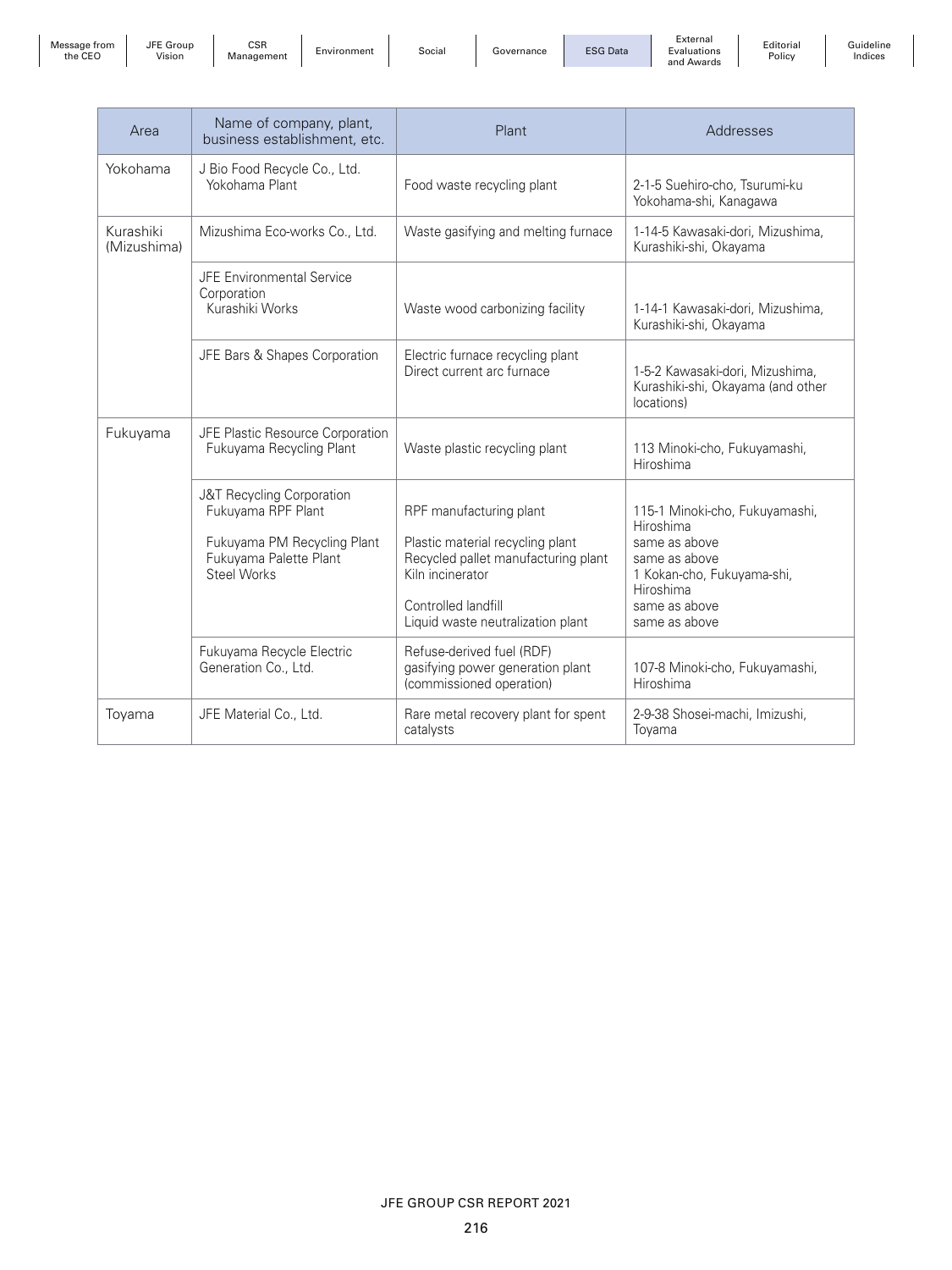# **Water Security**

#### ■ **Water**

| Items                                         |                 | Scope                  | Unit            | FY2016 | FY2017 | FY2018 | FY2019 | FY2020 |
|-----------------------------------------------|-----------------|------------------------|-----------------|--------|--------|--------|--------|--------|
|                                               | All             |                        | million tonnes  |        | 241    | 240    | 242    | 237    |
|                                               |                 | ST Gr                  | million tonnes  | 238    | 241    | 238    | 241    | 236    |
|                                               |                 | <b>ST</b>              | million tonnes  | 213    | 220    | 218    | 221    | 215    |
|                                               |                 | ST subsidiaries        | million tonnes  | 24.9   | 20.6   | 20.5   | 19.8   | 20.9   |
| Amount of water                               |                 | EN Gr                  | thousand tonnes |        | 832    | 918    | 1,410  | 1,300  |
| accepted*1                                    |                 | EN                     | thousand tonnes | 94     | 97     | 102    | 106    | 72     |
|                                               |                 | <b>EN</b> subsidiaries | thousand tonnes |        | 735    | 816    | 1,304  | 1,228  |
|                                               |                 | SH Gr                  | thousand tonnes | 140    | 166    | 165    | 149    | 160    |
|                                               |                 | <b>SH</b>              | thousand tonnes |        |        |        |        |        |
|                                               |                 | SH subsidiaries        | thousand tonnes | 140    | 166    | 165    | 149    | 160    |
|                                               |                 | ST Gr                  | million tonnes  |        | 146    | 144    | 143    | 141    |
| Amount of water                               |                 | <b>ST</b>              | million tonnes  | 127    | 128    | 126    | 126    | 123    |
| released $*^2$                                | ST subsidiaries |                        | million tonnes  |        | 17.8   | 18.0   | 17.0   | 18.3   |
| <b>EN</b>                                     |                 |                        | thousand tonnes | 148    | 140    | 146    | 126    | 157    |
|                                               |                 | ST Gr                  | million tonnes  | 3,753  | 3,690  | 3,665  | 3,616  | 3,331  |
| Amount of water<br>consumption $*^2$          |                 | <b>ST</b>              | million tonnes  | 3,414  | 3,410  | 3,376  | 3,323  | 3,066  |
|                                               |                 | ST subsidiaries        | million tonnes  | 339    | 280    | 289    | 293    | 265    |
| Amount evaporated                             | <b>ST</b>       |                        | million tonnes  | 86     | 92     | 92     | 95     | 92     |
| Ratio of amount<br>released and<br>evaporated | <b>ST</b>       |                        | $\%$            | 6.3    | 6.5    | 6.5    | 6.6    | 7.0    |
|                                               |                 | ST Gr                  | million tonnes  | 3,515  | 3,449  | 3,427  | 3,375  | 3,096  |
| Amount recycled* <sup>2</sup>                 |                 | <b>ST</b>              | million tonnes  | 3,201  | 3,190  | 3,158  | 3,102  | 2,851  |
|                                               |                 | ST subsidiaries        | million tonnes  | 314    | 259    | 269    | 273    | 245    |
| Recycling rate*2*3                            | <b>ST</b>       |                        | $\%$            | 93.8   | 93.5   | 93.5   | 93.4   | 93.0   |
|                                               |                 | ST subsidiaries        | %               | 91     | 93     | 93     | 93     | 92     |

\*1 Coverage:

- JFE Steel and 25 consolidated subsidiaries in Japan.

- JFE Engineering and 7 consolidated subsidiaries in Japan.

- 31 JFE Shoji domestic and overseas consolidated subsidiaries.

\*2 25 JFE Steel consolidated subsidiaries in Japan.

\*3 Industrial water circulated (%) = (Total amount − industrial water accepted)/total amount used × 100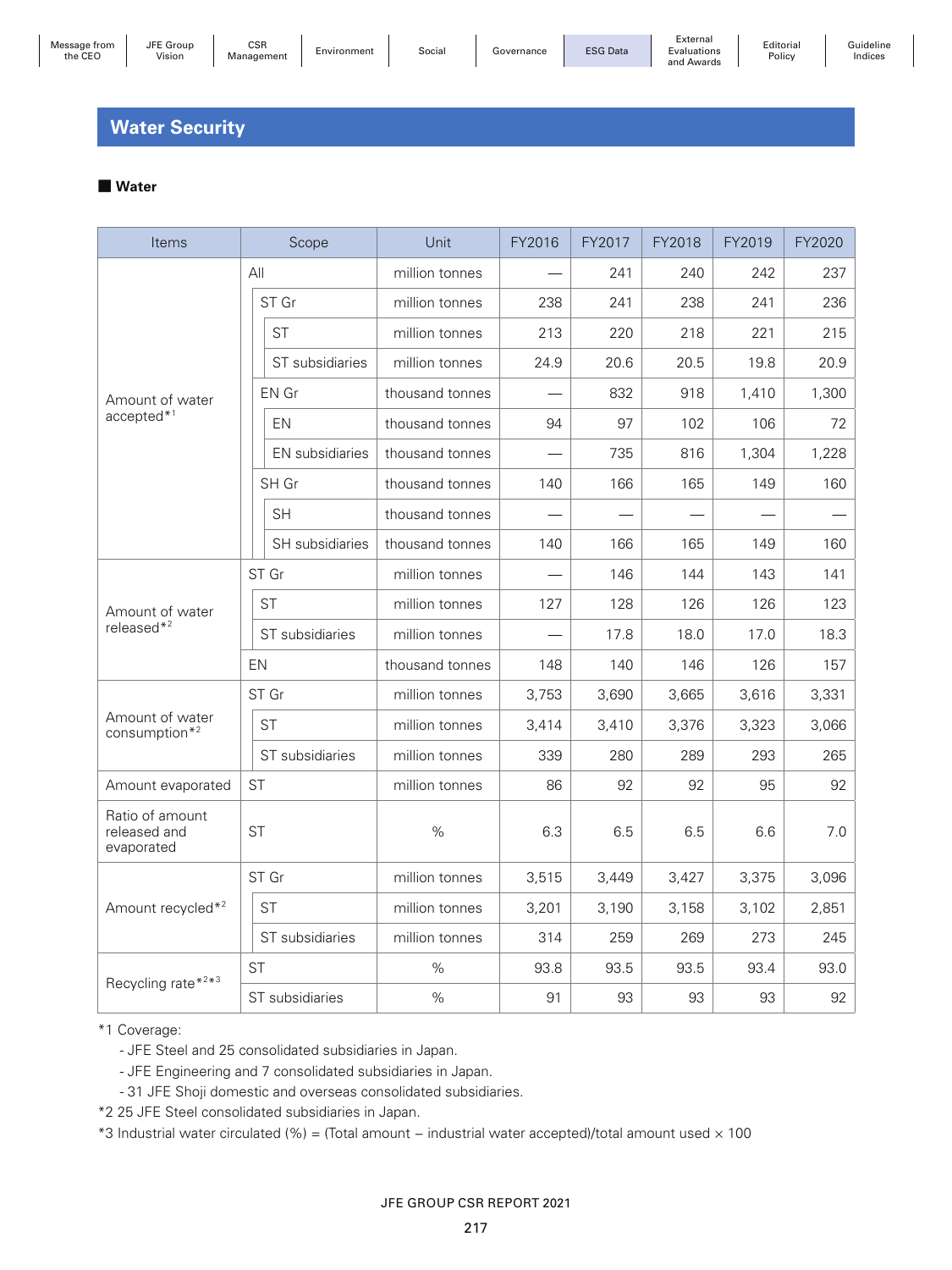| Message from<br>the CEC | <b>JFE</b><br>Group<br><i>l</i> ision | <b>CSR</b><br>Management | Environment | Socia | iovernance | <b>ESG Data</b> | =xternal<br>Evaluations<br>$\sim$<br>Awards | Editorial<br>Policy | suideline<br>Indices |
|-------------------------|---------------------------------------|--------------------------|-------------|-------|------------|-----------------|---------------------------------------------|---------------------|----------------------|
|-------------------------|---------------------------------------|--------------------------|-------------|-------|------------|-----------------|---------------------------------------------|---------------------|----------------------|

#### ■ Water Related Data by Water Intake Source and Discharge Source

| <b>Items</b>                | Scope   | Unit           | FY2017*1 | FY2018*1 | FY2019*1 | FY2020   |
|-----------------------------|---------|----------------|----------|----------|----------|----------|
| Total amount accepted       |         | million tonnes | 220.6    | 219.3    | 222.0    | 215.5    |
| River/lake                  |         | million tonnes | 0        | $\Omega$ | 0        | 0        |
| Groundwater                 |         | million tonnes | $\Omega$ | $\Omega$ | 0        | 0        |
| Industrial water/waterworks | $All*2$ | million tonnes | 220.6    | 219.3    | 222.0    | 215.5    |
| Ocean                       |         | million tonnes | $\Omega$ | $\Omega$ | 0        | 0        |
| Rainwater                   |         | million tonnes | $\Omega$ | $\Omega$ | 0        | $\Omega$ |
| Other intake source         |         | million tonnes | $\Omega$ | $\Omega$ | 0        | 0        |
| Total amount released       |         | million tonnes | 130.2    | 127.5    | 127.9    | 125.0    |
| Ocean                       |         | million tonnes | 129.7    | 127.0    | 127.5    | 124.5    |
| Surface water               |         | million tonnes | $\Omega$ | $\Omega$ | 0        | 0        |
| Underground/well            | $All*2$ | million tonnes | 0        | 0        | 0        | 0        |
| Off-site water processing   |         | million tonnes | 0.4355   | 0.4431   | 0.4502   | 0.4796   |
| Beneficial use/other use    |         | million tonnes | $\Omega$ | 0        | 0        | 0        |
| Other discharge source      |         | million tonnes | $\Omega$ | $\Omega$ | 0        | 0        |

\*1 Data for past fiscal years were retroactively revised for increased accuracy.

\*2 Data cover JFE Steel and JFE Engineering.

# **Water Security (Supplementary Data)**

#### ■ Amount of Water Accepted and Released at JFE Steel Group Subsidiaries (FY2020)

| Company name                     | Amount accepted<br>(unit:tonnes) | Amount released<br>(unit: tonnes) |
|----------------------------------|----------------------------------|-----------------------------------|
| JFE MINERAL COMPANY, LTD.        | 2,439,154                        | 2,440,952                         |
| JFE ROCKFIBER CORPORATION        | 62,010                           | 62,010                            |
| Mizushima Ferroalloy Co., Ltd.   | 419,063                          | 24,709                            |
| JFE Material Co., Ltd.           | 4,049,364                        | 4,049,364                         |
| CHIBA RIVERMENT AND CEMENT CORP. | 17,435                           | 17,435                            |
| MIZUSHIMA RIVERMENT CORP.        | 16,594                           | 16,594                            |
| JFE PRECISION CORPORATION        | 437,485                          | 437,485                           |
| JFE Plastic Resource Corporation | 15,871                           | 12,817                            |
| JFE Bars & Shapes Corporation    | 4,767,501                        | 3,046,728                         |